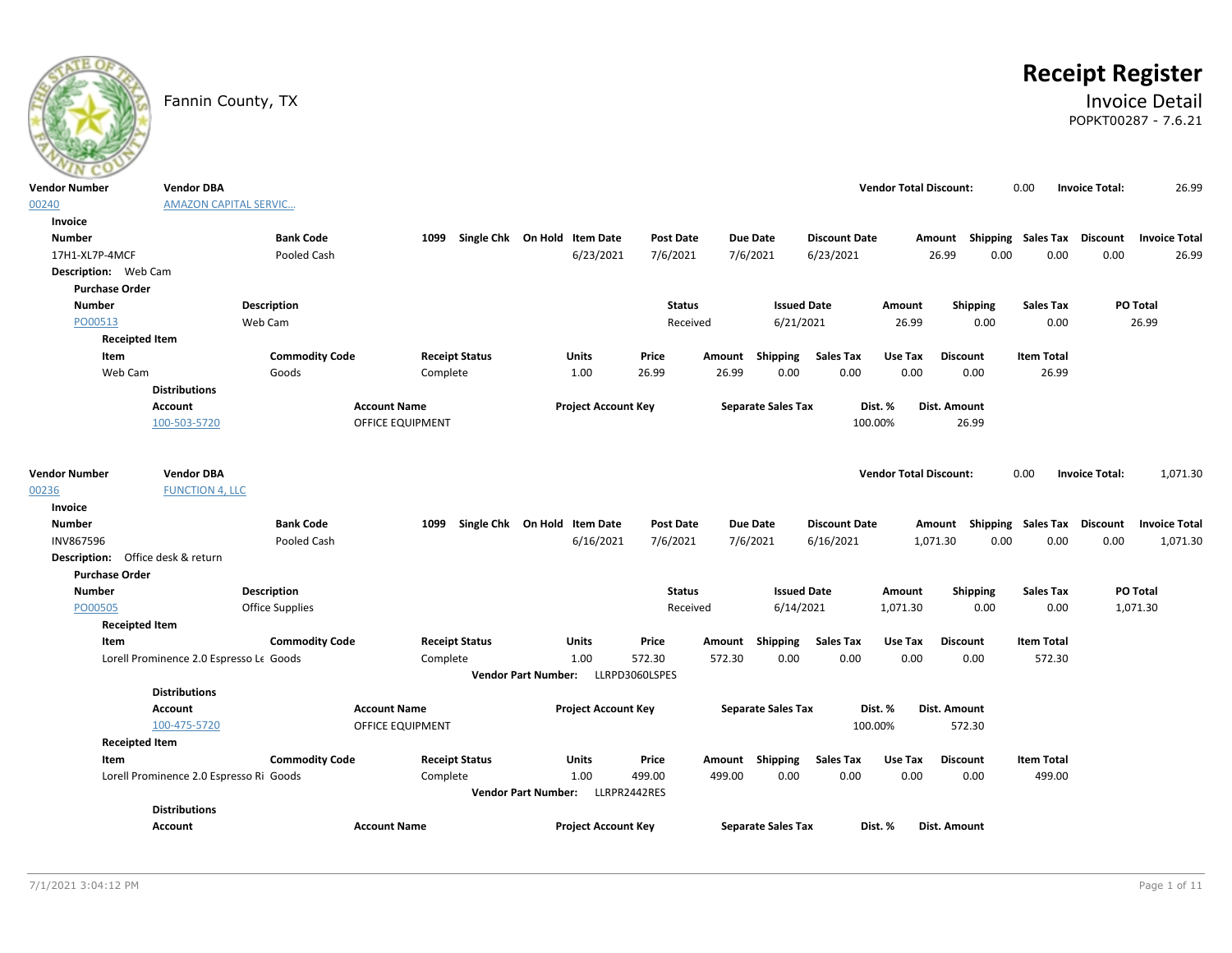| 100.00%<br>499.00<br>100-475-5720<br><b>OFFICE EQUIPMENT</b><br><b>Vendor Number</b><br><b>Vendor DBA</b><br><b>Vendor Total Discount:</b><br>0.00<br><b>Invoice Total:</b><br>586.91<br><b>GT DISTRIBUTORS, INC</b><br>00281<br>Invoice<br><b>Number</b><br><b>Bank Code</b><br>1099 Single Chk On Hold Item Date<br><b>Post Date</b><br><b>Due Date</b><br><b>Discount Date</b><br>Amount Shipping Sales Tax Discount<br><b>Invoice Total</b><br>INV0848733<br>6/17/2021<br>7/6/2021<br>6/17/2021<br>98.99<br>0.00<br>0.00<br>0.00<br>98.99<br>Pooled Cash<br>7/6/2021<br>Description: D. Johnson uniform<br><b>Purchase Order</b><br>Description<br><b>Status</b><br><b>Issued Date</b><br>PO Total<br><b>Number</b><br>Amount<br><b>Shipping</b><br><b>Sales Tax</b><br>PO00412<br>4/8/2021<br>98.99<br>0.00<br>0.00<br>98.99<br>D. Johnson uniform<br>Received<br><b>Receipted Item</b><br>Item<br><b>Commodity Code</b><br><b>Receipt Status</b><br>Units<br>Price<br><b>Sales Tax</b><br>Use Tax<br><b>Discount</b><br><b>Item Total</b><br>Amount<br>Shipping<br>0.00<br>1.00<br>98.99<br>98.99<br>0.00<br>0.00<br>0.00<br>98.99<br>BLR 8360XP-45-LT Blauer ArmorSl Goods<br>Complete<br><b>Distributions</b><br>Account<br><b>Account Name</b><br><b>Project Account Key</b><br><b>Separate Sales Tax</b><br>Dist. %<br>Dist. Amount<br>100-560-3950<br>UNIFORMS/OTHER<br>100.00%<br>98.99<br>Invoice<br><b>Bank Code</b><br>1099<br>Single Chk On Hold Item Date<br>Post Date<br><b>Due Date</b><br><b>Discount Date</b><br>Amount Shipping Sales Tax Discount<br><b>Number</b><br><b>Invoice Total</b><br>6/23/2021<br>7/6/2021<br>487.92<br>0.00<br>0.00<br>0.00<br>7/6/2021<br>6/23/2021<br>487.92<br>INV0849700<br>Pooled Cash<br>Description: Uniforms<br><b>Purchase Order</b><br><b>Number</b><br><b>Issued Date</b><br>PO Total<br><b>Description</b><br><b>Status</b><br><b>Shipping</b><br><b>Sales Tax</b><br>Amount<br>PO00493<br>Uniforms<br>Received<br>6/8/2021<br>487.92<br>487.92<br>0.00<br>0.00<br><b>Receipted Item</b><br><b>Item Total</b><br>Item<br><b>Commodity Code</b><br><b>Receipt Status</b><br><b>Units</b><br>Price<br>Amount Shipping<br><b>Sales Tax</b><br>Use Tax<br><b>Discount</b><br>0.00<br>0.00<br><b>Body Shield Vest</b><br>Goods<br>1.00<br>88.99<br>88.99<br>0.00<br>0.00<br>88.99<br>Complete<br><b>Distributions</b><br>Account<br><b>Account Name</b><br><b>Project Account Key</b><br><b>Separate Sales Tax</b><br>Dist. %<br>Dist. Amount<br>100-560-3950<br>100.00%<br>UNIFORMS/OTHER<br>88.99<br><b>Receipted Item</b><br>Item<br><b>Commodity Code</b><br><b>Sales Tax</b><br><b>Item Total</b><br><b>Receipt Status</b><br><b>Units</b><br>Price<br>Amount Shipping<br>Use Tax<br><b>Discount</b><br>42.99<br>0.00<br>0.00<br>Elbeco Shirt<br>1.00<br>42.99<br>0.00<br>0.00<br>42.99<br>Goods<br>Complete<br><b>Distributions</b><br><b>Account Name</b><br>Dist. %<br>Dist. Amount<br>Account<br><b>Project Account Key</b><br><b>Separate Sales Tax</b><br>100-560-3950<br>UNIFORMS/OTHER<br>100.00%<br>42.99<br><b>Receipted Item</b><br>Item<br><b>Commodity Code</b><br><b>Receipt Status</b><br>Units<br>Price<br><b>Sales Tax</b><br>Use Tax<br>Amount Shipping<br><b>Discount</b><br><b>Item Total</b><br>3.00<br>137.97<br>0.00<br>0.00<br>0.00<br>0.00<br>137.97<br><b>Elbeco Trousers</b><br>Goods<br>Complete<br>45.99<br><b>Distributions</b><br><b>Account Name</b><br><b>Project Account Key</b><br><b>Separate Sales Tax</b><br>Dist. Amount<br>Account<br>Dist. %<br>100-560-3950<br>UNIFORMS/OTHER<br>100.00%<br>137.97 | <b>Receipt Register</b> |  |  |  |  |  | POPKT00287 - 7.6.21 |
|-----------------------------------------------------------------------------------------------------------------------------------------------------------------------------------------------------------------------------------------------------------------------------------------------------------------------------------------------------------------------------------------------------------------------------------------------------------------------------------------------------------------------------------------------------------------------------------------------------------------------------------------------------------------------------------------------------------------------------------------------------------------------------------------------------------------------------------------------------------------------------------------------------------------------------------------------------------------------------------------------------------------------------------------------------------------------------------------------------------------------------------------------------------------------------------------------------------------------------------------------------------------------------------------------------------------------------------------------------------------------------------------------------------------------------------------------------------------------------------------------------------------------------------------------------------------------------------------------------------------------------------------------------------------------------------------------------------------------------------------------------------------------------------------------------------------------------------------------------------------------------------------------------------------------------------------------------------------------------------------------------------------------------------------------------------------------------------------------------------------------------------------------------------------------------------------------------------------------------------------------------------------------------------------------------------------------------------------------------------------------------------------------------------------------------------------------------------------------------------------------------------------------------------------------------------------------------------------------------------------------------------------------------------------------------------------------------------------------------------------------------------------------------------------------------------------------------------------------------------------------------------------------------------------------------------------------------------------------------------------------------------------------------------------------------------------------------------------------------------------------------------------------------------------------------------------------------------------------------------------------------------------------------------------------------------------------------------------------------------------------------------------------------------------------------------------------------------------------------------------------------------------------------------------------------------------------------------------------------------|-------------------------|--|--|--|--|--|---------------------|
|                                                                                                                                                                                                                                                                                                                                                                                                                                                                                                                                                                                                                                                                                                                                                                                                                                                                                                                                                                                                                                                                                                                                                                                                                                                                                                                                                                                                                                                                                                                                                                                                                                                                                                                                                                                                                                                                                                                                                                                                                                                                                                                                                                                                                                                                                                                                                                                                                                                                                                                                                                                                                                                                                                                                                                                                                                                                                                                                                                                                                                                                                                                                                                                                                                                                                                                                                                                                                                                                                                                                                                                                           |                         |  |  |  |  |  |                     |
|                                                                                                                                                                                                                                                                                                                                                                                                                                                                                                                                                                                                                                                                                                                                                                                                                                                                                                                                                                                                                                                                                                                                                                                                                                                                                                                                                                                                                                                                                                                                                                                                                                                                                                                                                                                                                                                                                                                                                                                                                                                                                                                                                                                                                                                                                                                                                                                                                                                                                                                                                                                                                                                                                                                                                                                                                                                                                                                                                                                                                                                                                                                                                                                                                                                                                                                                                                                                                                                                                                                                                                                                           |                         |  |  |  |  |  |                     |
|                                                                                                                                                                                                                                                                                                                                                                                                                                                                                                                                                                                                                                                                                                                                                                                                                                                                                                                                                                                                                                                                                                                                                                                                                                                                                                                                                                                                                                                                                                                                                                                                                                                                                                                                                                                                                                                                                                                                                                                                                                                                                                                                                                                                                                                                                                                                                                                                                                                                                                                                                                                                                                                                                                                                                                                                                                                                                                                                                                                                                                                                                                                                                                                                                                                                                                                                                                                                                                                                                                                                                                                                           |                         |  |  |  |  |  |                     |
|                                                                                                                                                                                                                                                                                                                                                                                                                                                                                                                                                                                                                                                                                                                                                                                                                                                                                                                                                                                                                                                                                                                                                                                                                                                                                                                                                                                                                                                                                                                                                                                                                                                                                                                                                                                                                                                                                                                                                                                                                                                                                                                                                                                                                                                                                                                                                                                                                                                                                                                                                                                                                                                                                                                                                                                                                                                                                                                                                                                                                                                                                                                                                                                                                                                                                                                                                                                                                                                                                                                                                                                                           |                         |  |  |  |  |  |                     |
|                                                                                                                                                                                                                                                                                                                                                                                                                                                                                                                                                                                                                                                                                                                                                                                                                                                                                                                                                                                                                                                                                                                                                                                                                                                                                                                                                                                                                                                                                                                                                                                                                                                                                                                                                                                                                                                                                                                                                                                                                                                                                                                                                                                                                                                                                                                                                                                                                                                                                                                                                                                                                                                                                                                                                                                                                                                                                                                                                                                                                                                                                                                                                                                                                                                                                                                                                                                                                                                                                                                                                                                                           |                         |  |  |  |  |  |                     |
|                                                                                                                                                                                                                                                                                                                                                                                                                                                                                                                                                                                                                                                                                                                                                                                                                                                                                                                                                                                                                                                                                                                                                                                                                                                                                                                                                                                                                                                                                                                                                                                                                                                                                                                                                                                                                                                                                                                                                                                                                                                                                                                                                                                                                                                                                                                                                                                                                                                                                                                                                                                                                                                                                                                                                                                                                                                                                                                                                                                                                                                                                                                                                                                                                                                                                                                                                                                                                                                                                                                                                                                                           |                         |  |  |  |  |  |                     |
|                                                                                                                                                                                                                                                                                                                                                                                                                                                                                                                                                                                                                                                                                                                                                                                                                                                                                                                                                                                                                                                                                                                                                                                                                                                                                                                                                                                                                                                                                                                                                                                                                                                                                                                                                                                                                                                                                                                                                                                                                                                                                                                                                                                                                                                                                                                                                                                                                                                                                                                                                                                                                                                                                                                                                                                                                                                                                                                                                                                                                                                                                                                                                                                                                                                                                                                                                                                                                                                                                                                                                                                                           |                         |  |  |  |  |  |                     |
|                                                                                                                                                                                                                                                                                                                                                                                                                                                                                                                                                                                                                                                                                                                                                                                                                                                                                                                                                                                                                                                                                                                                                                                                                                                                                                                                                                                                                                                                                                                                                                                                                                                                                                                                                                                                                                                                                                                                                                                                                                                                                                                                                                                                                                                                                                                                                                                                                                                                                                                                                                                                                                                                                                                                                                                                                                                                                                                                                                                                                                                                                                                                                                                                                                                                                                                                                                                                                                                                                                                                                                                                           |                         |  |  |  |  |  |                     |
|                                                                                                                                                                                                                                                                                                                                                                                                                                                                                                                                                                                                                                                                                                                                                                                                                                                                                                                                                                                                                                                                                                                                                                                                                                                                                                                                                                                                                                                                                                                                                                                                                                                                                                                                                                                                                                                                                                                                                                                                                                                                                                                                                                                                                                                                                                                                                                                                                                                                                                                                                                                                                                                                                                                                                                                                                                                                                                                                                                                                                                                                                                                                                                                                                                                                                                                                                                                                                                                                                                                                                                                                           |                         |  |  |  |  |  |                     |
|                                                                                                                                                                                                                                                                                                                                                                                                                                                                                                                                                                                                                                                                                                                                                                                                                                                                                                                                                                                                                                                                                                                                                                                                                                                                                                                                                                                                                                                                                                                                                                                                                                                                                                                                                                                                                                                                                                                                                                                                                                                                                                                                                                                                                                                                                                                                                                                                                                                                                                                                                                                                                                                                                                                                                                                                                                                                                                                                                                                                                                                                                                                                                                                                                                                                                                                                                                                                                                                                                                                                                                                                           |                         |  |  |  |  |  |                     |
|                                                                                                                                                                                                                                                                                                                                                                                                                                                                                                                                                                                                                                                                                                                                                                                                                                                                                                                                                                                                                                                                                                                                                                                                                                                                                                                                                                                                                                                                                                                                                                                                                                                                                                                                                                                                                                                                                                                                                                                                                                                                                                                                                                                                                                                                                                                                                                                                                                                                                                                                                                                                                                                                                                                                                                                                                                                                                                                                                                                                                                                                                                                                                                                                                                                                                                                                                                                                                                                                                                                                                                                                           |                         |  |  |  |  |  |                     |
|                                                                                                                                                                                                                                                                                                                                                                                                                                                                                                                                                                                                                                                                                                                                                                                                                                                                                                                                                                                                                                                                                                                                                                                                                                                                                                                                                                                                                                                                                                                                                                                                                                                                                                                                                                                                                                                                                                                                                                                                                                                                                                                                                                                                                                                                                                                                                                                                                                                                                                                                                                                                                                                                                                                                                                                                                                                                                                                                                                                                                                                                                                                                                                                                                                                                                                                                                                                                                                                                                                                                                                                                           |                         |  |  |  |  |  |                     |
|                                                                                                                                                                                                                                                                                                                                                                                                                                                                                                                                                                                                                                                                                                                                                                                                                                                                                                                                                                                                                                                                                                                                                                                                                                                                                                                                                                                                                                                                                                                                                                                                                                                                                                                                                                                                                                                                                                                                                                                                                                                                                                                                                                                                                                                                                                                                                                                                                                                                                                                                                                                                                                                                                                                                                                                                                                                                                                                                                                                                                                                                                                                                                                                                                                                                                                                                                                                                                                                                                                                                                                                                           |                         |  |  |  |  |  |                     |
|                                                                                                                                                                                                                                                                                                                                                                                                                                                                                                                                                                                                                                                                                                                                                                                                                                                                                                                                                                                                                                                                                                                                                                                                                                                                                                                                                                                                                                                                                                                                                                                                                                                                                                                                                                                                                                                                                                                                                                                                                                                                                                                                                                                                                                                                                                                                                                                                                                                                                                                                                                                                                                                                                                                                                                                                                                                                                                                                                                                                                                                                                                                                                                                                                                                                                                                                                                                                                                                                                                                                                                                                           |                         |  |  |  |  |  |                     |
|                                                                                                                                                                                                                                                                                                                                                                                                                                                                                                                                                                                                                                                                                                                                                                                                                                                                                                                                                                                                                                                                                                                                                                                                                                                                                                                                                                                                                                                                                                                                                                                                                                                                                                                                                                                                                                                                                                                                                                                                                                                                                                                                                                                                                                                                                                                                                                                                                                                                                                                                                                                                                                                                                                                                                                                                                                                                                                                                                                                                                                                                                                                                                                                                                                                                                                                                                                                                                                                                                                                                                                                                           |                         |  |  |  |  |  |                     |
|                                                                                                                                                                                                                                                                                                                                                                                                                                                                                                                                                                                                                                                                                                                                                                                                                                                                                                                                                                                                                                                                                                                                                                                                                                                                                                                                                                                                                                                                                                                                                                                                                                                                                                                                                                                                                                                                                                                                                                                                                                                                                                                                                                                                                                                                                                                                                                                                                                                                                                                                                                                                                                                                                                                                                                                                                                                                                                                                                                                                                                                                                                                                                                                                                                                                                                                                                                                                                                                                                                                                                                                                           |                         |  |  |  |  |  |                     |
|                                                                                                                                                                                                                                                                                                                                                                                                                                                                                                                                                                                                                                                                                                                                                                                                                                                                                                                                                                                                                                                                                                                                                                                                                                                                                                                                                                                                                                                                                                                                                                                                                                                                                                                                                                                                                                                                                                                                                                                                                                                                                                                                                                                                                                                                                                                                                                                                                                                                                                                                                                                                                                                                                                                                                                                                                                                                                                                                                                                                                                                                                                                                                                                                                                                                                                                                                                                                                                                                                                                                                                                                           |                         |  |  |  |  |  |                     |
|                                                                                                                                                                                                                                                                                                                                                                                                                                                                                                                                                                                                                                                                                                                                                                                                                                                                                                                                                                                                                                                                                                                                                                                                                                                                                                                                                                                                                                                                                                                                                                                                                                                                                                                                                                                                                                                                                                                                                                                                                                                                                                                                                                                                                                                                                                                                                                                                                                                                                                                                                                                                                                                                                                                                                                                                                                                                                                                                                                                                                                                                                                                                                                                                                                                                                                                                                                                                                                                                                                                                                                                                           |                         |  |  |  |  |  |                     |
|                                                                                                                                                                                                                                                                                                                                                                                                                                                                                                                                                                                                                                                                                                                                                                                                                                                                                                                                                                                                                                                                                                                                                                                                                                                                                                                                                                                                                                                                                                                                                                                                                                                                                                                                                                                                                                                                                                                                                                                                                                                                                                                                                                                                                                                                                                                                                                                                                                                                                                                                                                                                                                                                                                                                                                                                                                                                                                                                                                                                                                                                                                                                                                                                                                                                                                                                                                                                                                                                                                                                                                                                           |                         |  |  |  |  |  |                     |
|                                                                                                                                                                                                                                                                                                                                                                                                                                                                                                                                                                                                                                                                                                                                                                                                                                                                                                                                                                                                                                                                                                                                                                                                                                                                                                                                                                                                                                                                                                                                                                                                                                                                                                                                                                                                                                                                                                                                                                                                                                                                                                                                                                                                                                                                                                                                                                                                                                                                                                                                                                                                                                                                                                                                                                                                                                                                                                                                                                                                                                                                                                                                                                                                                                                                                                                                                                                                                                                                                                                                                                                                           |                         |  |  |  |  |  |                     |
|                                                                                                                                                                                                                                                                                                                                                                                                                                                                                                                                                                                                                                                                                                                                                                                                                                                                                                                                                                                                                                                                                                                                                                                                                                                                                                                                                                                                                                                                                                                                                                                                                                                                                                                                                                                                                                                                                                                                                                                                                                                                                                                                                                                                                                                                                                                                                                                                                                                                                                                                                                                                                                                                                                                                                                                                                                                                                                                                                                                                                                                                                                                                                                                                                                                                                                                                                                                                                                                                                                                                                                                                           |                         |  |  |  |  |  |                     |
|                                                                                                                                                                                                                                                                                                                                                                                                                                                                                                                                                                                                                                                                                                                                                                                                                                                                                                                                                                                                                                                                                                                                                                                                                                                                                                                                                                                                                                                                                                                                                                                                                                                                                                                                                                                                                                                                                                                                                                                                                                                                                                                                                                                                                                                                                                                                                                                                                                                                                                                                                                                                                                                                                                                                                                                                                                                                                                                                                                                                                                                                                                                                                                                                                                                                                                                                                                                                                                                                                                                                                                                                           |                         |  |  |  |  |  |                     |
|                                                                                                                                                                                                                                                                                                                                                                                                                                                                                                                                                                                                                                                                                                                                                                                                                                                                                                                                                                                                                                                                                                                                                                                                                                                                                                                                                                                                                                                                                                                                                                                                                                                                                                                                                                                                                                                                                                                                                                                                                                                                                                                                                                                                                                                                                                                                                                                                                                                                                                                                                                                                                                                                                                                                                                                                                                                                                                                                                                                                                                                                                                                                                                                                                                                                                                                                                                                                                                                                                                                                                                                                           |                         |  |  |  |  |  |                     |
|                                                                                                                                                                                                                                                                                                                                                                                                                                                                                                                                                                                                                                                                                                                                                                                                                                                                                                                                                                                                                                                                                                                                                                                                                                                                                                                                                                                                                                                                                                                                                                                                                                                                                                                                                                                                                                                                                                                                                                                                                                                                                                                                                                                                                                                                                                                                                                                                                                                                                                                                                                                                                                                                                                                                                                                                                                                                                                                                                                                                                                                                                                                                                                                                                                                                                                                                                                                                                                                                                                                                                                                                           |                         |  |  |  |  |  |                     |
|                                                                                                                                                                                                                                                                                                                                                                                                                                                                                                                                                                                                                                                                                                                                                                                                                                                                                                                                                                                                                                                                                                                                                                                                                                                                                                                                                                                                                                                                                                                                                                                                                                                                                                                                                                                                                                                                                                                                                                                                                                                                                                                                                                                                                                                                                                                                                                                                                                                                                                                                                                                                                                                                                                                                                                                                                                                                                                                                                                                                                                                                                                                                                                                                                                                                                                                                                                                                                                                                                                                                                                                                           |                         |  |  |  |  |  |                     |
|                                                                                                                                                                                                                                                                                                                                                                                                                                                                                                                                                                                                                                                                                                                                                                                                                                                                                                                                                                                                                                                                                                                                                                                                                                                                                                                                                                                                                                                                                                                                                                                                                                                                                                                                                                                                                                                                                                                                                                                                                                                                                                                                                                                                                                                                                                                                                                                                                                                                                                                                                                                                                                                                                                                                                                                                                                                                                                                                                                                                                                                                                                                                                                                                                                                                                                                                                                                                                                                                                                                                                                                                           |                         |  |  |  |  |  |                     |
|                                                                                                                                                                                                                                                                                                                                                                                                                                                                                                                                                                                                                                                                                                                                                                                                                                                                                                                                                                                                                                                                                                                                                                                                                                                                                                                                                                                                                                                                                                                                                                                                                                                                                                                                                                                                                                                                                                                                                                                                                                                                                                                                                                                                                                                                                                                                                                                                                                                                                                                                                                                                                                                                                                                                                                                                                                                                                                                                                                                                                                                                                                                                                                                                                                                                                                                                                                                                                                                                                                                                                                                                           |                         |  |  |  |  |  |                     |
|                                                                                                                                                                                                                                                                                                                                                                                                                                                                                                                                                                                                                                                                                                                                                                                                                                                                                                                                                                                                                                                                                                                                                                                                                                                                                                                                                                                                                                                                                                                                                                                                                                                                                                                                                                                                                                                                                                                                                                                                                                                                                                                                                                                                                                                                                                                                                                                                                                                                                                                                                                                                                                                                                                                                                                                                                                                                                                                                                                                                                                                                                                                                                                                                                                                                                                                                                                                                                                                                                                                                                                                                           |                         |  |  |  |  |  |                     |
|                                                                                                                                                                                                                                                                                                                                                                                                                                                                                                                                                                                                                                                                                                                                                                                                                                                                                                                                                                                                                                                                                                                                                                                                                                                                                                                                                                                                                                                                                                                                                                                                                                                                                                                                                                                                                                                                                                                                                                                                                                                                                                                                                                                                                                                                                                                                                                                                                                                                                                                                                                                                                                                                                                                                                                                                                                                                                                                                                                                                                                                                                                                                                                                                                                                                                                                                                                                                                                                                                                                                                                                                           |                         |  |  |  |  |  |                     |
|                                                                                                                                                                                                                                                                                                                                                                                                                                                                                                                                                                                                                                                                                                                                                                                                                                                                                                                                                                                                                                                                                                                                                                                                                                                                                                                                                                                                                                                                                                                                                                                                                                                                                                                                                                                                                                                                                                                                                                                                                                                                                                                                                                                                                                                                                                                                                                                                                                                                                                                                                                                                                                                                                                                                                                                                                                                                                                                                                                                                                                                                                                                                                                                                                                                                                                                                                                                                                                                                                                                                                                                                           |                         |  |  |  |  |  |                     |
|                                                                                                                                                                                                                                                                                                                                                                                                                                                                                                                                                                                                                                                                                                                                                                                                                                                                                                                                                                                                                                                                                                                                                                                                                                                                                                                                                                                                                                                                                                                                                                                                                                                                                                                                                                                                                                                                                                                                                                                                                                                                                                                                                                                                                                                                                                                                                                                                                                                                                                                                                                                                                                                                                                                                                                                                                                                                                                                                                                                                                                                                                                                                                                                                                                                                                                                                                                                                                                                                                                                                                                                                           |                         |  |  |  |  |  |                     |
|                                                                                                                                                                                                                                                                                                                                                                                                                                                                                                                                                                                                                                                                                                                                                                                                                                                                                                                                                                                                                                                                                                                                                                                                                                                                                                                                                                                                                                                                                                                                                                                                                                                                                                                                                                                                                                                                                                                                                                                                                                                                                                                                                                                                                                                                                                                                                                                                                                                                                                                                                                                                                                                                                                                                                                                                                                                                                                                                                                                                                                                                                                                                                                                                                                                                                                                                                                                                                                                                                                                                                                                                           |                         |  |  |  |  |  |                     |
|                                                                                                                                                                                                                                                                                                                                                                                                                                                                                                                                                                                                                                                                                                                                                                                                                                                                                                                                                                                                                                                                                                                                                                                                                                                                                                                                                                                                                                                                                                                                                                                                                                                                                                                                                                                                                                                                                                                                                                                                                                                                                                                                                                                                                                                                                                                                                                                                                                                                                                                                                                                                                                                                                                                                                                                                                                                                                                                                                                                                                                                                                                                                                                                                                                                                                                                                                                                                                                                                                                                                                                                                           |                         |  |  |  |  |  |                     |
|                                                                                                                                                                                                                                                                                                                                                                                                                                                                                                                                                                                                                                                                                                                                                                                                                                                                                                                                                                                                                                                                                                                                                                                                                                                                                                                                                                                                                                                                                                                                                                                                                                                                                                                                                                                                                                                                                                                                                                                                                                                                                                                                                                                                                                                                                                                                                                                                                                                                                                                                                                                                                                                                                                                                                                                                                                                                                                                                                                                                                                                                                                                                                                                                                                                                                                                                                                                                                                                                                                                                                                                                           |                         |  |  |  |  |  |                     |
|                                                                                                                                                                                                                                                                                                                                                                                                                                                                                                                                                                                                                                                                                                                                                                                                                                                                                                                                                                                                                                                                                                                                                                                                                                                                                                                                                                                                                                                                                                                                                                                                                                                                                                                                                                                                                                                                                                                                                                                                                                                                                                                                                                                                                                                                                                                                                                                                                                                                                                                                                                                                                                                                                                                                                                                                                                                                                                                                                                                                                                                                                                                                                                                                                                                                                                                                                                                                                                                                                                                                                                                                           |                         |  |  |  |  |  |                     |
|                                                                                                                                                                                                                                                                                                                                                                                                                                                                                                                                                                                                                                                                                                                                                                                                                                                                                                                                                                                                                                                                                                                                                                                                                                                                                                                                                                                                                                                                                                                                                                                                                                                                                                                                                                                                                                                                                                                                                                                                                                                                                                                                                                                                                                                                                                                                                                                                                                                                                                                                                                                                                                                                                                                                                                                                                                                                                                                                                                                                                                                                                                                                                                                                                                                                                                                                                                                                                                                                                                                                                                                                           |                         |  |  |  |  |  |                     |
|                                                                                                                                                                                                                                                                                                                                                                                                                                                                                                                                                                                                                                                                                                                                                                                                                                                                                                                                                                                                                                                                                                                                                                                                                                                                                                                                                                                                                                                                                                                                                                                                                                                                                                                                                                                                                                                                                                                                                                                                                                                                                                                                                                                                                                                                                                                                                                                                                                                                                                                                                                                                                                                                                                                                                                                                                                                                                                                                                                                                                                                                                                                                                                                                                                                                                                                                                                                                                                                                                                                                                                                                           |                         |  |  |  |  |  |                     |
|                                                                                                                                                                                                                                                                                                                                                                                                                                                                                                                                                                                                                                                                                                                                                                                                                                                                                                                                                                                                                                                                                                                                                                                                                                                                                                                                                                                                                                                                                                                                                                                                                                                                                                                                                                                                                                                                                                                                                                                                                                                                                                                                                                                                                                                                                                                                                                                                                                                                                                                                                                                                                                                                                                                                                                                                                                                                                                                                                                                                                                                                                                                                                                                                                                                                                                                                                                                                                                                                                                                                                                                                           |                         |  |  |  |  |  |                     |
|                                                                                                                                                                                                                                                                                                                                                                                                                                                                                                                                                                                                                                                                                                                                                                                                                                                                                                                                                                                                                                                                                                                                                                                                                                                                                                                                                                                                                                                                                                                                                                                                                                                                                                                                                                                                                                                                                                                                                                                                                                                                                                                                                                                                                                                                                                                                                                                                                                                                                                                                                                                                                                                                                                                                                                                                                                                                                                                                                                                                                                                                                                                                                                                                                                                                                                                                                                                                                                                                                                                                                                                                           |                         |  |  |  |  |  |                     |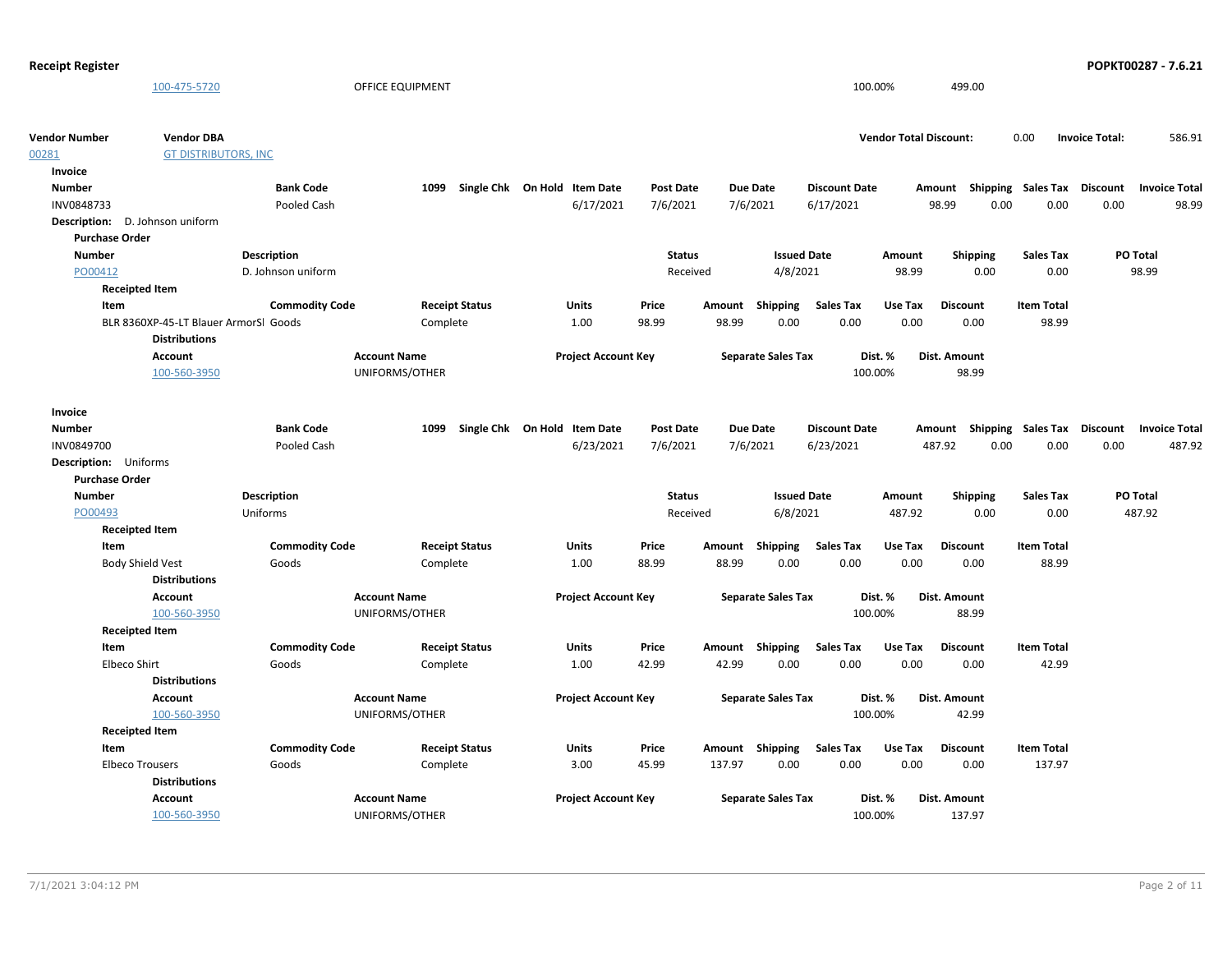|                                     | <b>Receipted Item</b> |                       |                        |                              |                  |        |                           |                      |                               |                     |                                    |                                   |
|-------------------------------------|-----------------------|-----------------------|------------------------|------------------------------|------------------|--------|---------------------------|----------------------|-------------------------------|---------------------|------------------------------------|-----------------------------------|
| Item                                |                       | <b>Commodity Code</b> | <b>Receipt Status</b>  | Units                        | Price            |        | Amount Shipping           | <b>Sales Tax</b>     | Use Tax                       | <b>Discount</b>     | <b>Item Total</b>                  |                                   |
| Jacket                              |                       | Goods                 | Complete               | 1.00                         | 129.99           | 129.99 | 0.00                      | 0.00                 | 0.00                          | 0.00                | 129.99                             |                                   |
|                                     | <b>Distributions</b>  |                       |                        |                              |                  |        |                           |                      |                               |                     |                                    |                                   |
|                                     | Account               |                       | <b>Account Name</b>    | <b>Project Account Key</b>   |                  |        | <b>Separate Sales Tax</b> |                      | Dist. %                       | <b>Dist. Amount</b> |                                    |                                   |
|                                     | 100-560-3950          |                       | UNIFORMS/OTHER         |                              |                  |        |                           |                      | 100.00%                       | 129.99              |                                    |                                   |
|                                     | <b>Receipted Item</b> |                       |                        |                              |                  |        |                           |                      |                               |                     |                                    |                                   |
| Item                                |                       | <b>Commodity Code</b> | <b>Receipt Status</b>  | <b>Units</b>                 | Price            |        | Amount Shipping           | <b>Sales Tax</b>     | Use Tax                       | <b>Discount</b>     | <b>Item Total</b>                  |                                   |
| Stamp                               |                       | Goods                 | Complete               | 1.00                         | 12.00            | 12.00  | 0.00                      | 0.00                 | 0.00                          | 0.00                | 12.00                              |                                   |
|                                     | <b>Distributions</b>  |                       |                        |                              |                  |        |                           |                      |                               |                     |                                    |                                   |
|                                     | <b>Account</b>        |                       | <b>Account Name</b>    | <b>Project Account Key</b>   |                  |        | <b>Separate Sales Tax</b> |                      | Dist. %                       | Dist. Amount        |                                    |                                   |
|                                     | 100-560-3950          |                       | UNIFORMS/OTHER         |                              |                  |        |                           |                      | 100.00%                       | 12.00               |                                    |                                   |
|                                     | <b>Receipted Item</b> |                       |                        |                              |                  |        |                           |                      |                               |                     |                                    |                                   |
| Item                                |                       | <b>Commodity Code</b> | <b>Receipt Status</b>  | <b>Units</b>                 | Price            |        | Amount Shipping           | <b>Sales Tax</b>     | Use Tax                       | <b>Discount</b>     | <b>Item Total</b>                  |                                   |
| <b>Under Vest</b>                   |                       | Goods                 | Complete               | 2.00                         | 37.99            | 75.98  | 0.00                      | 0.00                 | 0.00                          | 0.00                | 75.98                              |                                   |
|                                     | <b>Distributions</b>  |                       |                        |                              |                  |        |                           |                      |                               |                     |                                    |                                   |
|                                     | <b>Account</b>        |                       | <b>Account Name</b>    | <b>Project Account Key</b>   |                  |        | <b>Separate Sales Tax</b> |                      | Dist. %                       | Dist. Amount        |                                    |                                   |
|                                     | 100-560-3950          |                       | UNIFORMS/OTHER         |                              |                  |        |                           |                      | 100.00%                       | 75.98               |                                    |                                   |
| <b>Vendor Number</b>                | <b>Vendor DBA</b>     |                       |                        |                              |                  |        |                           |                      | <b>Vendor Total Discount:</b> |                     | 0.00                               | 2,065.28<br><b>Invoice Total:</b> |
| 00216                               | <b>OFFICE DEPOT</b>   |                       |                        |                              |                  |        |                           |                      |                               |                     |                                    |                                   |
| Invoice                             |                       |                       |                        |                              |                  |        |                           |                      |                               |                     |                                    |                                   |
| <b>Number</b>                       |                       | <b>Bank Code</b>      | 1099                   | Single Chk On Hold Item Date | <b>Post Date</b> |        | <b>Due Date</b>           | <b>Discount Date</b> |                               |                     | Amount Shipping Sales Tax Discount | <b>Invoice Total</b>              |
| 176671889001                        |                       | Pooled Cash           |                        | 6/16/2021                    | 7/6/2021         |        | 7/6/2021                  | 6/16/2021            |                               | 89.98               | 0.00<br>0.00                       | 0.00<br>89.98                     |
| <b>Description:</b> Office Supplies |                       |                       |                        |                              |                  |        |                           |                      |                               |                     |                                    |                                   |
| <b>Purchase Order</b>               |                       |                       |                        |                              |                  |        |                           |                      |                               |                     |                                    |                                   |
| <b>Number</b>                       |                       | <b>Description</b>    |                        |                              | <b>Status</b>    |        | <b>Issued Date</b>        |                      | Amount                        | <b>Shipping</b>     | <b>Sales Tax</b>                   | PO Total                          |
| PO00508                             |                       | Office Supplies       |                        |                              | Received         |        | 6/16/2021                 |                      | 89.98                         | 0.00                | 0.00                               | 89.98                             |
|                                     | <b>Receipted Item</b> |                       |                        |                              |                  |        |                           |                      |                               |                     |                                    |                                   |
| Item                                |                       | <b>Commodity Code</b> | <b>Receipt Status</b>  | <b>Units</b>                 | Price            |        | Amount Shipping           | <b>Sales Tax</b>     | Use Tax                       | <b>Discount</b>     | <b>Item Total</b>                  |                                   |
| Envelopes                           |                       | Goods                 | Complete               | 2.00                         | 44.99            | 89.98  | 0.00                      | 0.00                 | 0.00                          | 0.00                | 89.98                              |                                   |
|                                     | <b>Distributions</b>  |                       |                        |                              |                  |        |                           |                      |                               |                     |                                    |                                   |
|                                     | Account               |                       | <b>Account Name</b>    | <b>Project Account Key</b>   |                  |        | <b>Separate Sales Tax</b> |                      | Dist. %                       | Dist. Amount        |                                    |                                   |
|                                     | 100-510-3100          |                       | <b>OFFICE SUPPLIES</b> |                              |                  |        |                           |                      | 100.00%                       | 89.98               |                                    |                                   |
|                                     |                       |                       |                        |                              |                  |        |                           |                      |                               |                     |                                    |                                   |
| Invoice                             |                       |                       |                        |                              |                  |        |                           |                      |                               |                     |                                    |                                   |
| <b>Number</b>                       |                       | <b>Bank Code</b>      | 1099                   | Single Chk On Hold Item Date | <b>Post Date</b> |        | <b>Due Date</b>           | <b>Discount Date</b> |                               |                     | Amount Shipping Sales Tax Discount | <b>Invoice Total</b>              |
| 176673995001                        |                       | Pooled Cash           |                        | 6/17/2021                    | 7/6/2021         |        | 7/6/2021                  | 6/17/2021            |                               | 127.96              | 0.00<br>0.00                       | 0.00<br>127.96                    |
| <b>Description:</b> Office Supplies |                       |                       |                        |                              |                  |        |                           |                      |                               |                     |                                    |                                   |
| <b>Purchase Order</b>               |                       |                       |                        |                              |                  |        |                           |                      |                               |                     |                                    |                                   |
| <b>Number</b>                       |                       | <b>Description</b>    |                        |                              | <b>Status</b>    |        | <b>Issued Date</b>        |                      | Amount                        | <b>Shipping</b>     | <b>Sales Tax</b>                   | PO Total                          |
| PO00508                             |                       | Office Supplies       |                        |                              | Received         |        | 6/16/2021                 |                      | 127.96                        | 0.00                | 0.00                               | 127.96                            |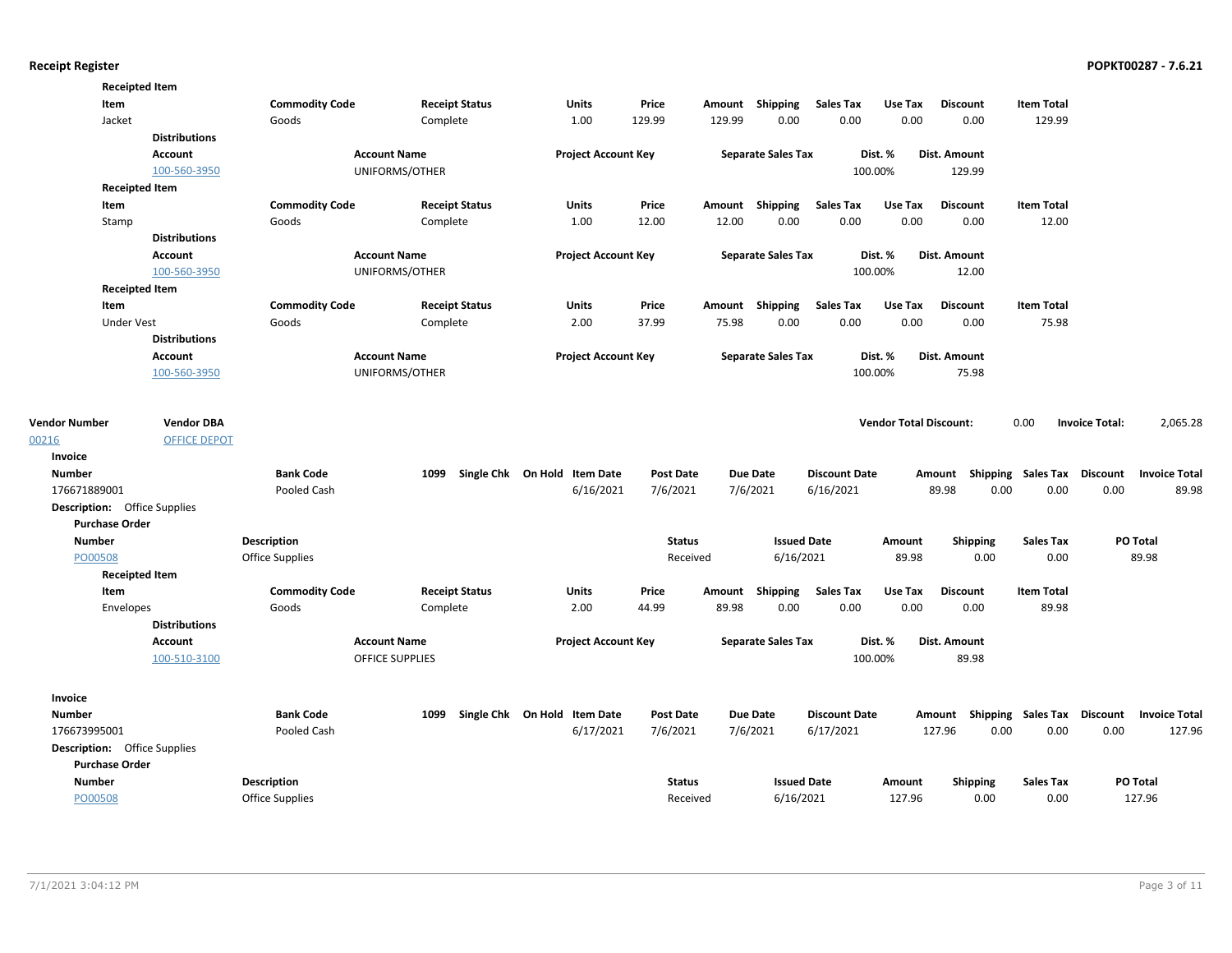| <b>Receipted Item</b>                |                                         |                       |                        |                       |                                   |                  |        |                           |                      |         |                 |                                    |                 |                      |
|--------------------------------------|-----------------------------------------|-----------------------|------------------------|-----------------------|-----------------------------------|------------------|--------|---------------------------|----------------------|---------|-----------------|------------------------------------|-----------------|----------------------|
| Item                                 |                                         | <b>Commodity Code</b> |                        | <b>Receipt Status</b> | <b>Units</b>                      | Price            |        | Amount Shipping           | <b>Sales Tax</b>     | Use Tax | <b>Discount</b> | <b>Item Total</b>                  |                 |                      |
| Paper                                |                                         | Goods                 |                        | Complete              | 4.00                              | 31.99            | 127.96 | 0.00                      | 0.00                 | 0.00    | 0.00            | 127.96                             |                 |                      |
|                                      | <b>Distributions</b>                    |                       |                        |                       |                                   |                  |        |                           |                      |         |                 |                                    |                 |                      |
|                                      | <b>Account</b>                          |                       | <b>Account Name</b>    |                       | <b>Project Account Key</b>        |                  |        | <b>Separate Sales Tax</b> |                      | Dist. % | Dist. Amount    |                                    |                 |                      |
|                                      | 100-510-3100                            |                       | <b>OFFICE SUPPLIES</b> |                       |                                   |                  |        |                           |                      | 100.00% | 127.96          |                                    |                 |                      |
|                                      |                                         |                       |                        |                       |                                   |                  |        |                           |                      |         |                 |                                    |                 |                      |
| Invoice                              |                                         |                       |                        |                       |                                   |                  |        |                           |                      |         |                 |                                    |                 |                      |
| <b>Number</b>                        |                                         | <b>Bank Code</b>      | 1099                   |                       | Single Chk On Hold Item Date      | <b>Post Date</b> |        | <b>Due Date</b>           | <b>Discount Date</b> |         |                 | Amount Shipping Sales Tax          | <b>Discount</b> | <b>Invoice Total</b> |
| 176691449001                         |                                         | Pooled Cash           |                        |                       | 6/16/2021                         | 7/6/2021         |        | 7/6/2021                  | 6/16/2021            |         | 827.28          | 0.00<br>0.00                       | 0.00            | 827.28               |
| <b>Description:</b> Toner            |                                         |                       |                        |                       |                                   |                  |        |                           |                      |         |                 |                                    |                 |                      |
| <b>Purchase Order</b>                |                                         |                       |                        |                       |                                   |                  |        |                           |                      |         |                 |                                    |                 |                      |
| <b>Number</b>                        |                                         | <b>Description</b>    |                        |                       |                                   | <b>Status</b>    |        | <b>Issued Date</b>        |                      | Amount  | <b>Shipping</b> | <b>Sales Tax</b>                   |                 | PO Total             |
| PO00507                              | Toner                                   |                       |                        |                       |                                   | Received         |        | 6/14/2021                 |                      | 827.28  | 0.00            | 0.00                               |                 | 827.28               |
| <b>Receipted Item</b>                |                                         |                       |                        |                       |                                   |                  |        |                           |                      |         |                 |                                    |                 |                      |
| Item                                 |                                         | <b>Commodity Code</b> |                        | <b>Receipt Status</b> | <b>Units</b>                      | Price            | Amount | <b>Shipping</b>           | <b>Sales Tax</b>     | Use Tax | <b>Discount</b> | <b>Item Total</b>                  |                 |                      |
|                                      | HP 414X High-Yield Cyan Toner Ca Goods  |                       |                        | Complete              | 1.00                              | 234.99           | 234.99 | 0.00                      | 0.00                 | 0.00    | 0.00            | 234.99                             |                 |                      |
|                                      | <b>Distributions</b>                    |                       |                        |                       |                                   |                  |        |                           |                      |         |                 |                                    |                 |                      |
|                                      | <b>Account</b>                          |                       | <b>Account Name</b>    |                       | <b>Project Account Key</b>        |                  |        | <b>Separate Sales Tax</b> |                      | Dist. % | Dist. Amount    |                                    |                 |                      |
|                                      | 100-560-3100                            |                       | <b>OFFICE SUPPLIES</b> |                       |                                   |                  |        |                           |                      | 100.00% | 234.99          |                                    |                 |                      |
| <b>Receipted Item</b>                |                                         |                       |                        |                       |                                   |                  |        |                           |                      |         |                 |                                    |                 |                      |
| Item                                 |                                         | <b>Commodity Code</b> |                        | <b>Receipt Status</b> | <b>Units</b>                      | Price            |        | Amount Shipping           | <b>Sales Tax</b>     | Use Tax | <b>Discount</b> | <b>Item Total</b>                  |                 |                      |
|                                      | HP 414X High-Yield Magenta Tone Goods   |                       |                        | Complete              | 1.00                              | 234.99           | 234.99 | 0.00                      | 0.00                 | 0.00    | 0.00            | 234.99                             |                 |                      |
|                                      | <b>Distributions</b>                    |                       |                        |                       |                                   |                  |        |                           |                      |         |                 |                                    |                 |                      |
|                                      | Account                                 |                       | <b>Account Name</b>    |                       | <b>Project Account Key</b>        |                  |        | <b>Separate Sales Tax</b> |                      | Dist. % | Dist. Amount    |                                    |                 |                      |
|                                      | 100-560-3100                            |                       | <b>OFFICE SUPPLIES</b> |                       |                                   |                  |        |                           |                      | 100.00% | 234.99          |                                    |                 |                      |
| <b>Receipted Item</b>                |                                         |                       |                        |                       |                                   |                  |        |                           |                      |         |                 |                                    |                 |                      |
| Item                                 |                                         | <b>Commodity Code</b> |                        | <b>Receipt Status</b> | <b>Units</b>                      | Price            | Amount | Shipping                  | <b>Sales Tax</b>     | Use Tax | <b>Discount</b> | <b>Item Total</b>                  |                 |                      |
|                                      | HP 414X High-Yield Yellow Toner Goods   |                       |                        | Complete              | 1.00                              | 234.99           | 234.99 | 0.00                      | 0.00                 | 0.00    | 0.00            | 234.99                             |                 |                      |
|                                      | <b>Distributions</b>                    |                       |                        |                       |                                   |                  |        |                           |                      |         |                 |                                    |                 |                      |
|                                      | Account                                 |                       | <b>Account Name</b>    |                       | <b>Project Account Key</b>        |                  |        | <b>Separate Sales Tax</b> |                      | Dist. % | Dist. Amount    |                                    |                 |                      |
|                                      | 100-560-3100                            |                       | <b>OFFICE SUPPLIES</b> |                       |                                   |                  |        |                           |                      | 100.00% | 234.99          |                                    |                 |                      |
| <b>Receipted Item</b>                |                                         |                       |                        |                       |                                   |                  |        |                           |                      |         |                 |                                    |                 |                      |
| Item                                 |                                         | <b>Commodity Code</b> |                        | <b>Receipt Status</b> | Units                             | Price            | Amount | <b>Shipping</b>           | <b>Sales Tax</b>     | Use Tax | <b>Discount</b> | <b>Item Total</b>                  |                 |                      |
|                                      | HP LaserJet 410X High-Yield Black Goods |                       |                        | Complete              | 1.00                              | 122.31           | 122.31 | 0.00                      | 0.00                 | 0.00    | 0.00            | 122.31                             |                 |                      |
|                                      | <b>Distributions</b>                    |                       |                        |                       |                                   |                  |        |                           |                      |         |                 |                                    |                 |                      |
|                                      | <b>Account</b>                          |                       | <b>Account Name</b>    |                       | <b>Project Account Key</b>        |                  |        | <b>Separate Sales Tax</b> |                      | Dist. % | Dist. Amount    |                                    |                 |                      |
|                                      | 100-560-3100                            |                       | <b>OFFICE SUPPLIES</b> |                       |                                   |                  |        |                           |                      | 100.00% | 122.31          |                                    |                 |                      |
|                                      |                                         |                       |                        |                       |                                   |                  |        |                           |                      |         |                 |                                    |                 |                      |
| Invoice                              |                                         |                       |                        |                       |                                   |                  |        |                           |                      |         |                 |                                    |                 |                      |
| <b>Number</b>                        |                                         | <b>Bank Code</b>      |                        |                       | 1099 Single Chk On Hold Item Date | <b>Post Date</b> |        | <b>Due Date</b>           | <b>Discount Date</b> |         |                 | Amount Shipping Sales Tax Discount |                 | <b>Invoice Total</b> |
| 176718861001                         |                                         | Pooled Cash           |                        |                       | 6/16/2021                         | 7/6/2021         |        | 7/6/2021                  | 6/16/2021            |         | 58.50           | 0.00<br>0.00                       | 0.00            | 58.50                |
| <b>Description:</b> Office Ssupplies |                                         |                       |                        |                       |                                   |                  |        |                           |                      |         |                 |                                    |                 |                      |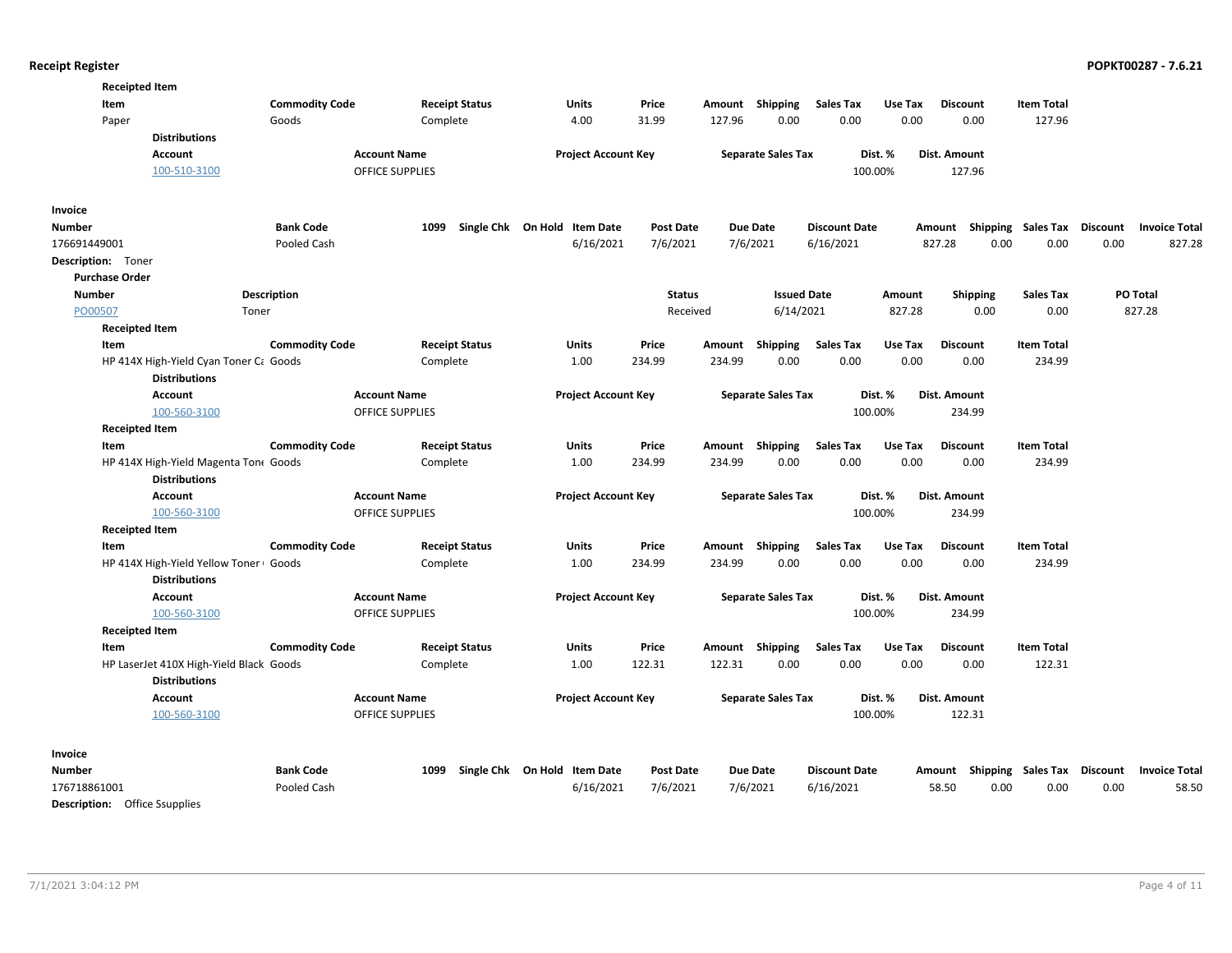| <b>Purchase Order</b>                 |                         |                        |                              |                  |          |                           |                      |         |                 |                           |                                  |
|---------------------------------------|-------------------------|------------------------|------------------------------|------------------|----------|---------------------------|----------------------|---------|-----------------|---------------------------|----------------------------------|
| <b>Number</b>                         | <b>Description</b>      |                        |                              | <b>Status</b>    |          | <b>Issued Date</b>        |                      | Amount  | <b>Shipping</b> | <b>Sales Tax</b>          | PO Total                         |
| PO00506                               | <b>Office Ssupplies</b> |                        |                              |                  | Received | 6/14/2021                 |                      | 58.50   | 0.00            | 0.00                      | 58.50                            |
| <b>Receipted Item</b>                 |                         |                        |                              |                  |          |                           |                      |         |                 |                           |                                  |
| Item                                  | <b>Commodity Code</b>   | <b>Receipt Status</b>  | Units                        | Price            | Amount   | <b>Shipping</b>           | <b>Sales Tax</b>     | Use Tax | <b>Discount</b> | <b>Item Total</b>         |                                  |
| Envelopes                             | Goods                   | Complete               | 3.00                         | 14.71            | 44.13    | 0.00                      | 0.00                 | 0.00    | 0.00            | 44.13                     |                                  |
| <b>Distributions</b>                  |                         |                        |                              |                  |          |                           |                      |         |                 |                           |                                  |
| Account                               |                         | <b>Account Name</b>    | <b>Project Account Key</b>   |                  |          | <b>Separate Sales Tax</b> |                      | Dist. % | Dist. Amount    |                           |                                  |
| 100-590-3100                          |                         | <b>OFFICE SUPPLIES</b> |                              |                  |          |                           |                      | 100.00% | 44.13           |                           |                                  |
| <b>Receipted Item</b>                 |                         |                        |                              |                  |          |                           |                      |         |                 |                           |                                  |
| Item                                  | <b>Commodity Code</b>   | <b>Receipt Status</b>  | Units                        | Price            | Amount   | <b>Shipping</b>           | <b>Sales Tax</b>     | Use Tax | <b>Discount</b> | <b>Item Total</b>         |                                  |
| Stapler                               | Goods                   | Complete               | 1.00                         | 6.68             | 6.68     | 0.00                      | 0.00                 | 0.00    | 0.00            | 6.68                      |                                  |
| <b>Distributions</b>                  |                         |                        |                              |                  |          |                           |                      |         |                 |                           |                                  |
| Account                               |                         | <b>Account Name</b>    | <b>Project Account Key</b>   |                  |          | <b>Separate Sales Tax</b> |                      | Dist. % | Dist. Amount    |                           |                                  |
| 100-590-3100                          |                         | <b>OFFICE SUPPLIES</b> |                              |                  |          |                           |                      | 100.00% | 6.68            |                           |                                  |
| <b>Receipted Item</b>                 |                         |                        |                              |                  |          |                           |                      |         |                 |                           |                                  |
| Item                                  | <b>Commodity Code</b>   | <b>Receipt Status</b>  | Units                        | Price            |          | Amount Shipping           | <b>Sales Tax</b>     | Use Tax | <b>Discount</b> | <b>Item Total</b>         |                                  |
| White Out                             | Goods                   | Complete               | 1.00                         | 7.69             | 7.69     | 0.00                      | 0.00                 | 0.00    | 0.00            | 7.69                      |                                  |
| <b>Distributions</b>                  |                         |                        |                              |                  |          |                           |                      |         |                 |                           |                                  |
| Account                               |                         | <b>Account Name</b>    | <b>Project Account Key</b>   |                  |          | <b>Separate Sales Tax</b> |                      | Dist. % | Dist. Amount    |                           |                                  |
| 100-590-3100                          |                         | <b>OFFICE SUPPLIES</b> |                              |                  |          |                           |                      | 100.00% | 7.69            |                           |                                  |
|                                       |                         |                        |                              |                  |          |                           |                      |         |                 |                           |                                  |
| Invoice                               |                         |                        |                              |                  |          |                           |                      |         |                 |                           |                                  |
| <b>Number</b>                         | <b>Bank Code</b>        | 1099                   | Single Chk On Hold Item Date | <b>Post Date</b> |          | <b>Due Date</b>           | <b>Discount Date</b> |         |                 | Amount Shipping Sales Tax | Discount<br><b>Invoice Total</b> |
| 178093777001                          | Pooled Cash             |                        | 6/15/2021                    | 7/6/2021         |          | 7/6/2021                  | 6/15/2021            |         | 545.69<br>0.00  | 0.00                      | 0.00<br>545.69                   |
| <b>Description:</b> Office Supplies   |                         |                        |                              |                  |          |                           |                      |         |                 |                           |                                  |
| <b>Purchase Order</b>                 |                         |                        |                              |                  |          |                           |                      |         |                 |                           |                                  |
| <b>Number</b>                         | <b>Description</b>      |                        |                              | <b>Status</b>    |          | <b>Issued Date</b>        |                      | Amount  | <b>Shipping</b> | <b>Sales Tax</b>          | PO Total                         |
| PO00497                               | Office Supplies         |                        |                              |                  | Received | 6/10/2021                 |                      | 545.69  | 0.00            | 0.00                      | 545.69                           |
| <b>Receipted Item</b>                 |                         |                        |                              |                  |          |                           |                      |         |                 |                           |                                  |
| Item                                  | <b>Commodity Code</b>   | <b>Receipt Status</b>  | Units                        | Price            | Amount   | Shipping                  | <b>Sales Tax</b>     | Use Tax | <b>Discount</b> | <b>Item Total</b>         |                                  |
| 112266 blue medium point ink pe Goods |                         | Complete               | 2.00                         | 1.07             | 2.14     | 0.00                      | 0.00                 | 0.00    | 0.00            | 2.14                      |                                  |
| <b>Distributions</b>                  |                         |                        |                              |                  |          |                           |                      |         |                 |                           |                                  |
| Account                               |                         | <b>Account Name</b>    | <b>Project Account Key</b>   |                  |          | <b>Separate Sales Tax</b> |                      | Dist. % | Dist. Amount    |                           |                                  |
| 120-411-3100                          |                         | OFFICE SUPPLIES        |                              |                  |          |                           |                      | 100.00% | 2.14            |                           |                                  |
| <b>Receipted Item</b>                 |                         |                        |                              |                  |          |                           |                      |         |                 |                           |                                  |
| Item                                  | <b>Commodity Code</b>   | <b>Receipt Status</b>  | Units                        | Price            | Amount   | Shipping                  | <b>Sales Tax</b>     | Use Tax | <b>Discount</b> | <b>Item Total</b>         |                                  |
| 491694 Sheet Protectors               | Goods                   | Complete               | 1.00                         | 17.02            | 17.02    | 0.00                      | 0.00                 | 0.00    | 0.00            | 17.02                     |                                  |
| <b>Distributions</b>                  |                         |                        |                              |                  |          |                           |                      |         |                 |                           |                                  |
| Account                               |                         | <b>Account Name</b>    | <b>Project Account Key</b>   |                  |          | <b>Separate Sales Tax</b> |                      | Dist. % | Dist. Amount    |                           |                                  |
| 120-411-3100                          |                         | <b>OFFICE SUPPLIES</b> |                              |                  |          |                           |                      | 100.00% | 17.02           |                           |                                  |
| <b>Receipted Item</b>                 |                         |                        |                              |                  |          |                           |                      |         |                 |                           |                                  |
| Item                                  | <b>Commodity Code</b>   | <b>Receipt Status</b>  | Units                        | Price            | Amount   | Shipping                  | <b>Sales Tax</b>     | Use Tax | <b>Discount</b> | <b>Item Total</b>         |                                  |
| 508946 HP 508A Cyan Toner Carti Goods |                         | Complete               | 1.00                         | 173.38           | 173.38   | 0.00                      | 0.00                 | 0.00    | 0.00            | 173.38                    |                                  |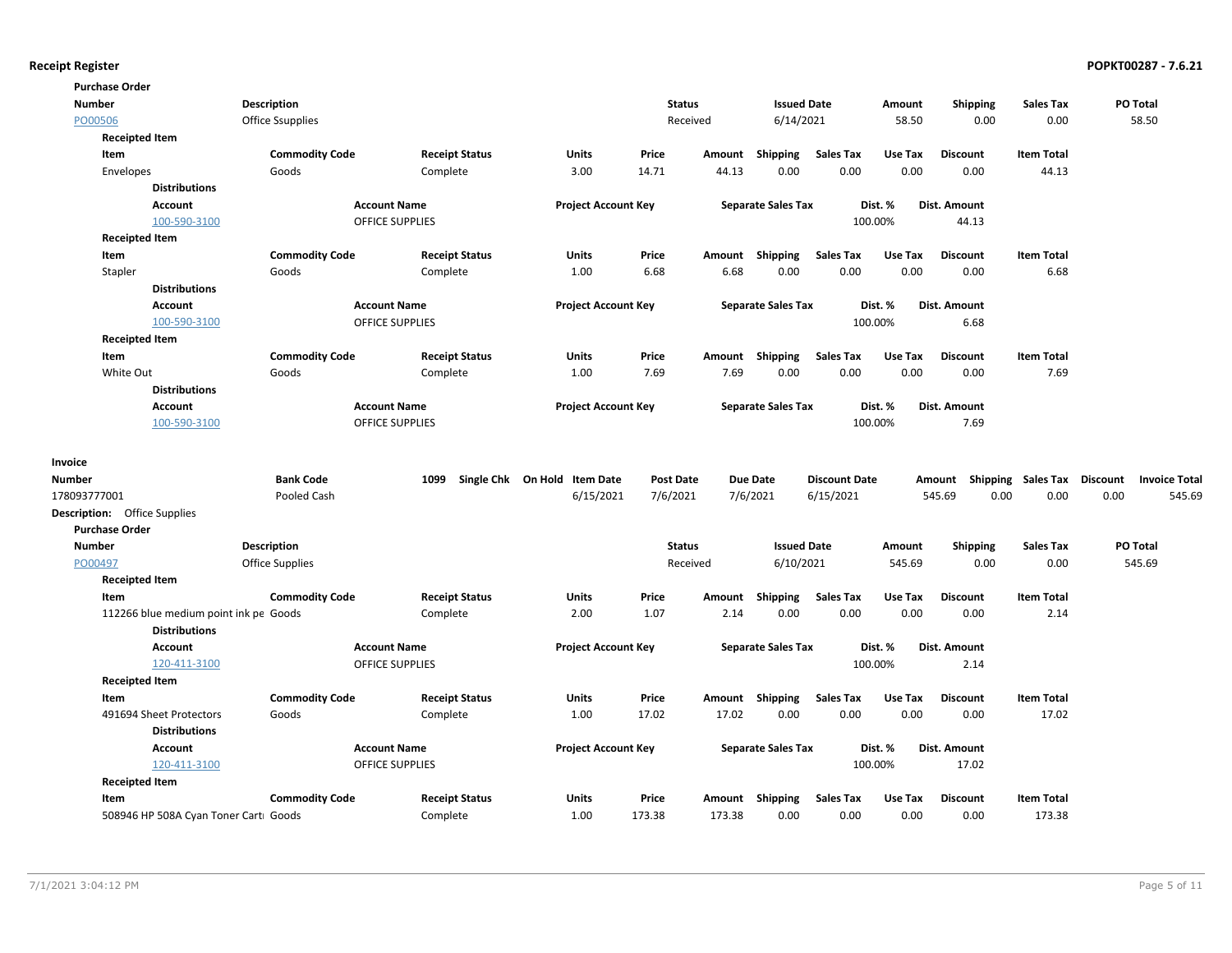| <b>Distributions</b>                  |                        |                        |                              |                  |          |                           |                      |         |                           |                    |                 |                      |
|---------------------------------------|------------------------|------------------------|------------------------------|------------------|----------|---------------------------|----------------------|---------|---------------------------|--------------------|-----------------|----------------------|
| <b>Account</b>                        |                        | <b>Account Name</b>    | <b>Project Account Key</b>   |                  |          | <b>Separate Sales Tax</b> |                      | Dist. % | Dist. Amount              |                    |                 |                      |
| 120-411-3100                          |                        | <b>OFFICE SUPPLIES</b> |                              |                  |          |                           |                      | 100.00% | 173.38                    |                    |                 |                      |
| <b>Receipted Item</b>                 |                        |                        |                              |                  |          |                           |                      |         |                           |                    |                 |                      |
| Item                                  | <b>Commodity Code</b>  | <b>Receipt Status</b>  | Units                        | Price            |          | Amount Shipping           | <b>Sales Tax</b>     | Use Tax | <b>Discount</b>           | <b>Item Total</b>  |                 |                      |
| 509111 HP 508A Magenta Toner I Goods  |                        | Complete               | 1.00                         | 173.38           | 173.38   | 0.00                      | 0.00                 | 0.00    | 0.00                      | 173.38             |                 |                      |
| <b>Distributions</b>                  |                        |                        |                              |                  |          |                           |                      |         |                           |                    |                 |                      |
| <b>Account</b>                        |                        | <b>Account Name</b>    | <b>Project Account Key</b>   |                  |          | <b>Separate Sales Tax</b> |                      | Dist. % | Dist. Amount              |                    |                 |                      |
| 120-411-3100                          |                        | <b>OFFICE SUPPLIES</b> |                              |                  |          |                           |                      | 100.00% | 173.38                    |                    |                 |                      |
| <b>Receipted Item</b>                 |                        |                        |                              |                  |          |                           |                      |         |                           |                    |                 |                      |
| Item                                  | <b>Commodity Code</b>  | <b>Receipt Status</b>  | Units                        | Price            |          | Amount Shipping           | Sales Tax            | Use Tax | <b>Discount</b>           | <b>Item Total</b>  |                 |                      |
| 58962 HP 508A Yellow Toner Cart Goods |                        | Complete               | 1.00                         | 173.38           | 173.38   | 0.00                      | 0.00                 | 0.00    | 0.00                      | 173.38             |                 |                      |
| <b>Distributions</b>                  |                        |                        |                              |                  |          |                           |                      |         |                           |                    |                 |                      |
| <b>Account</b>                        |                        | <b>Account Name</b>    | <b>Project Account Key</b>   |                  |          | <b>Separate Sales Tax</b> |                      | Dist. % | <b>Dist. Amount</b>       |                    |                 |                      |
| 120-411-3100                          |                        | <b>OFFICE SUPPLIES</b> |                              |                  |          |                           |                      | 100.00% | 173.38                    |                    |                 |                      |
| <b>Receipted Item</b>                 |                        |                        |                              |                  |          |                           |                      |         |                           |                    |                 |                      |
| Item                                  | <b>Commodity Code</b>  | <b>Receipt Status</b>  | <b>Units</b>                 | Price            | Amount   | Shipping                  | <b>Sales Tax</b>     | Use Tax | <b>Discount</b>           | <b>Item Total</b>  |                 |                      |
| 841236 stamp - For Deposit Only Goods |                        | Complete               | 1.00                         | 6.39             | 6.39     | 0.00                      | 0.00                 | 0.00    | 0.00                      | 6.39               |                 |                      |
| <b>Distributions</b>                  |                        |                        |                              |                  |          |                           |                      |         |                           |                    |                 |                      |
| Account                               |                        | <b>Account Name</b>    | <b>Project Account Key</b>   |                  |          | <b>Separate Sales Tax</b> |                      | Dist. % | Dist. Amount              |                    |                 |                      |
| 120-411-3100                          |                        | OFFICE SUPPLIES        |                              |                  |          |                           |                      | 100.00% | 6.39                      |                    |                 |                      |
|                                       |                        |                        |                              |                  |          |                           |                      |         |                           |                    |                 |                      |
| Invoice                               |                        |                        |                              |                  |          |                           |                      |         |                           |                    |                 |                      |
| Number                                | <b>Bank Code</b>       | 1099                   | Single Chk On Hold Item Date | Post Date        |          | <b>Due Date</b>           | <b>Discount Date</b> |         | Shipping<br>Amount        | Sales Tax Discount |                 | <b>Invoice Total</b> |
| 178113949001                          | Pooled Cash            |                        | 6/15/2021                    | 7/6/2021         |          | 7/6/2021                  | 6/15/2021            |         | 159.95<br>0.00            | 0.00               | 0.00            | 159.95               |
| <b>Description:</b> Office Supplies   |                        |                        |                              |                  |          |                           |                      |         |                           |                    |                 |                      |
| <b>Purchase Order</b>                 |                        |                        |                              |                  |          |                           |                      |         |                           |                    |                 |                      |
| <b>Number</b>                         | <b>Description</b>     |                        |                              | <b>Status</b>    |          | <b>Issued Date</b>        |                      | Amount  | <b>Shipping</b>           | <b>Sales Tax</b>   | PO Total        |                      |
| PO00498                               | <b>Office Supplies</b> |                        |                              | Received         |          | 6/10/2021                 |                      | 159.95  | 0.00                      | 0.00               | 159.95          |                      |
| <b>Receipted Item</b>                 |                        |                        |                              |                  |          |                           |                      |         |                           |                    |                 |                      |
| Item                                  | <b>Commodity Code</b>  | <b>Receipt Status</b>  | Units                        | Price            | Amount   | Shipping                  | Sales Tax            | Use Tax | <b>Discount</b>           | <b>Item Total</b>  |                 |                      |
| 348037 paper - copier                 | Goods                  | Complete               | 5.00                         | 31.99            | 159.95   | 0.00                      | 0.00                 | 0.00    | 0.00                      | 159.95             |                 |                      |
| <b>Distributions</b>                  |                        |                        |                              |                  |          |                           |                      |         |                           |                    |                 |                      |
| Account                               |                        | <b>Account Name</b>    | <b>Project Account Key</b>   |                  |          | <b>Separate Sales Tax</b> |                      | Dist. % | Dist. Amount              |                    |                 |                      |
| 100-510-3100                          |                        | <b>OFFICE SUPPLIES</b> |                              |                  |          |                           |                      | 100.00% | 159.95                    |                    |                 |                      |
|                                       |                        |                        |                              |                  |          |                           |                      |         |                           |                    |                 |                      |
| Invoice                               |                        |                        |                              |                  |          |                           |                      |         |                           |                    |                 |                      |
| <b>Number</b>                         | <b>Bank Code</b>       | 1099                   | Single Chk On Hold Item Date | <b>Post Date</b> |          | <b>Due Date</b>           | <b>Discount Date</b> |         | Amount Shipping Sales Tax |                    | <b>Discount</b> | <b>Invoice Total</b> |
| 180589965001                          | Pooled Cash            |                        | 6/21/2021                    | 7/6/2021         | 7/6/2021 |                           | 6/21/2021            |         | 95.97<br>0.00             | 0.00               | 0.00            | 95.97                |
| <b>Description:</b> Office Supplies   |                        |                        |                              |                  |          |                           |                      |         |                           |                    |                 |                      |
| <b>Purchase Order</b>                 |                        |                        |                              |                  |          |                           |                      |         |                           |                    |                 |                      |
| <b>Number</b>                         | <b>Description</b>     |                        |                              | <b>Status</b>    |          | <b>Issued Date</b>        |                      | Amount  | <b>Shipping</b>           | <b>Sales Tax</b>   | PO Total        |                      |
| PO00512                               | <b>Office Supplies</b> |                        |                              | Received         |          | 6/21/2021                 |                      | 95.97   | 0.00                      | 0.00               | 95.97           |                      |
|                                       |                        |                        |                              |                  |          |                           |                      |         |                           |                    |                 |                      |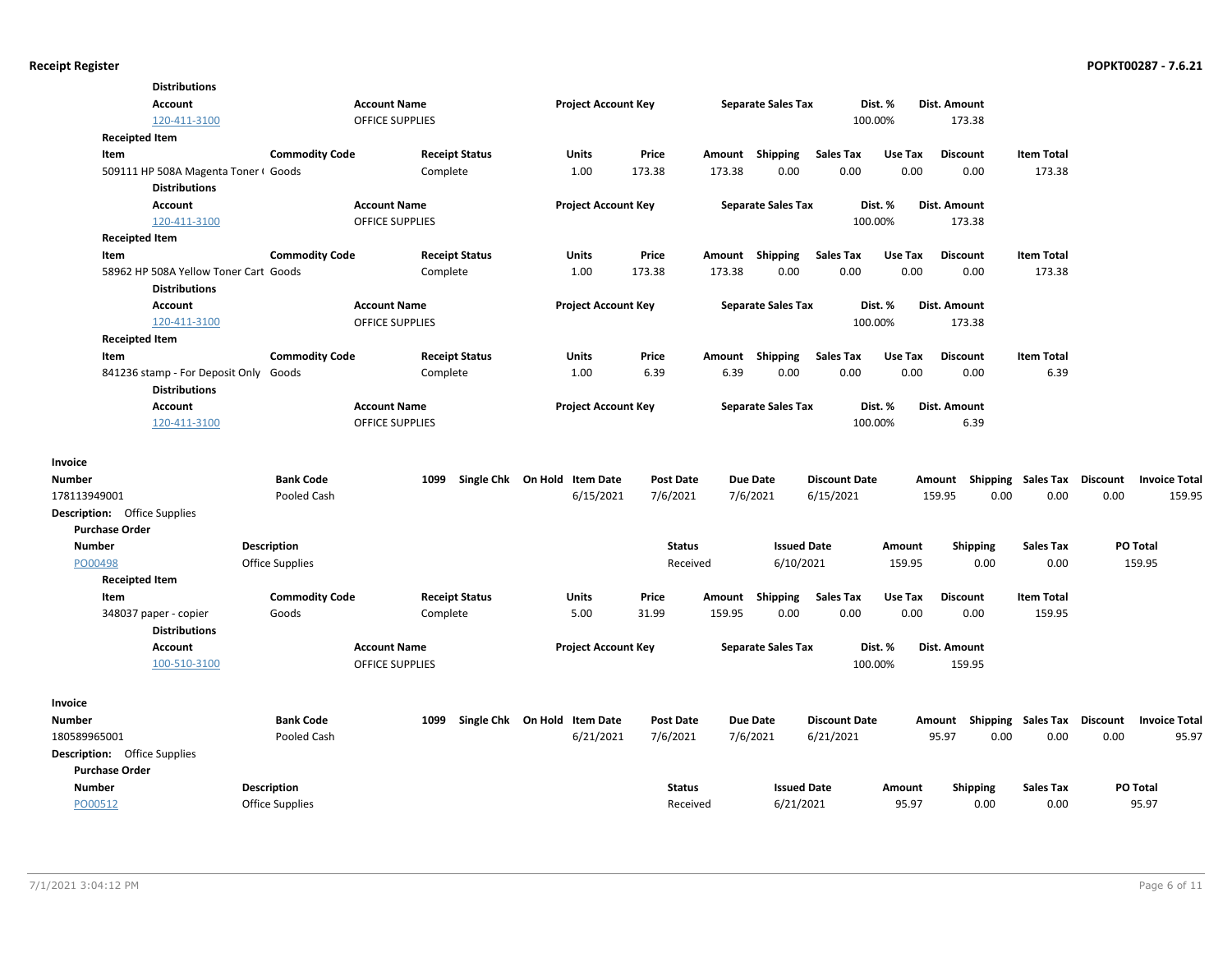| <b>Receipted Item</b>                      |                                  |                        |                              |                  |                           |                      |                               |                                    |                   |                                                  |
|--------------------------------------------|----------------------------------|------------------------|------------------------------|------------------|---------------------------|----------------------|-------------------------------|------------------------------------|-------------------|--------------------------------------------------|
| Item                                       | <b>Commodity Code</b>            | <b>Receipt Status</b>  | <b>Units</b>                 | Price            | Shipping<br>Amount        | <b>Sales Tax</b>     | Use Tax                       | <b>Discount</b>                    | <b>Item Total</b> |                                                  |
| Paper (Crim)                               | Goods                            | Complete               | 3.00                         | 31.99            | 95.97<br>0.00             | 0.00                 | 0.00                          | 0.00                               | 95.97             |                                                  |
| <b>Distributions</b>                       |                                  |                        |                              |                  |                           |                      |                               |                                    |                   |                                                  |
| <b>Account</b>                             |                                  | <b>Account Name</b>    | <b>Project Account Key</b>   |                  | <b>Separate Sales Tax</b> |                      | Dist. %                       | Dist. Amount                       |                   |                                                  |
| 121-402-3100                               |                                  | <b>OFFICE SUPPLIES</b> |                              |                  |                           |                      | 100.00%                       | 95.97                              |                   |                                                  |
| <b>Invoice</b>                             |                                  |                        |                              |                  |                           |                      |                               |                                    |                   |                                                  |
| <b>Number</b>                              | <b>Bank Code</b>                 | 1099                   | Single Chk On Hold Item Date | <b>Post Date</b> | Due Date                  | <b>Discount Date</b> |                               | Amount Shipping Sales Tax Discount |                   | <b>Invoice Total</b>                             |
| 180590866001                               | Pooled Cash                      |                        | 6/22/2021                    | 7/6/2021         | 7/6/2021                  | 6/22/2021            |                               | 63.98<br>0.00                      | 0.00              | 0.00<br>63.98                                    |
| <b>Description:</b> Office Supplies        |                                  |                        |                              |                  |                           |                      |                               |                                    |                   |                                                  |
| <b>Purchase Order</b>                      |                                  |                        |                              |                  |                           |                      |                               |                                    |                   |                                                  |
| <b>Number</b>                              | <b>Description</b>               |                        |                              | <b>Status</b>    |                           | <b>Issued Date</b>   | Amount                        | <b>Shipping</b>                    | Sales Tax         | PO Total                                         |
| PO00512                                    | Office Supplies                  |                        |                              | Received         | 6/21/2021                 |                      | 63.98                         | 0.00                               | 0.00              | 63.98                                            |
| <b>Receipted Item</b>                      |                                  |                        |                              |                  |                           |                      |                               |                                    |                   |                                                  |
| Item                                       | <b>Commodity Code</b>            | <b>Receipt Status</b>  | Units                        | Price            | Amount Shipping           | <b>Sales Tax</b>     | Use Tax                       | <b>Discount</b>                    | Item Total        |                                                  |
| Paper )Probate)                            | Goods                            | Complete               | 2.00                         | 31.99            | 0.00<br>63.98             | 0.00                 | 0.00                          | 0.00                               | 63.98             |                                                  |
| <b>Distributions</b>                       |                                  |                        |                              |                  |                           |                      |                               |                                    |                   |                                                  |
| <b>Account</b>                             |                                  | <b>Account Name</b>    | <b>Project Account Key</b>   |                  | <b>Separate Sales Tax</b> |                      | Dist. %                       | Dist. Amount                       |                   |                                                  |
| 121-402-3100                               |                                  | <b>OFFICE SUPPLIES</b> |                              |                  |                           |                      | 100.00%                       | 63.98                              |                   |                                                  |
|                                            |                                  |                        |                              |                  |                           |                      |                               |                                    |                   |                                                  |
| Invoice                                    |                                  |                        |                              |                  |                           |                      |                               |                                    |                   |                                                  |
| <b>Number</b>                              | <b>Bank Code</b>                 | 1099                   | Single Chk On Hold Item Date | <b>Post Date</b> | Due Date                  | <b>Discount Date</b> |                               |                                    |                   | Amount Shipping Sales Tax Discount Invoice Total |
| 180591427001                               | Pooled Cash                      |                        | 6/21/2021                    | 7/6/2021         | 7/6/2021                  | 6/21/2021            |                               | 95.97<br>0.00                      | 0.00              | 0.00<br>95.97                                    |
| <b>Description:</b> Office Supplies        |                                  |                        |                              |                  |                           |                      |                               |                                    |                   |                                                  |
| <b>Purchase Order</b>                      |                                  |                        |                              |                  |                           |                      |                               |                                    |                   |                                                  |
| <b>Number</b>                              | <b>Description</b>               |                        |                              | <b>Status</b>    |                           | <b>Issued Date</b>   | Amount                        | <b>Shipping</b>                    | <b>Sales Tax</b>  | PO Total                                         |
| PO00512                                    | Office Supplies                  |                        |                              | Received         | 6/21/2021                 |                      | 95.97                         | 0.00                               | 0.00              | 95.97                                            |
| <b>Receipted Item</b>                      |                                  |                        |                              |                  |                           |                      |                               |                                    |                   |                                                  |
| Item                                       | <b>Commodity Code</b>            | <b>Receipt Status</b>  | Units                        | Price            | Shipping<br>Amount        | <b>Sales Tax</b>     | Use Tax                       | <b>Discount</b>                    | <b>Item Total</b> |                                                  |
| Paper                                      | Goods                            | Complete               | 3.00                         | 31.99            | 95.97<br>0.00             | 0.00                 | 0.00                          | 0.00                               | 95.97             |                                                  |
| <b>Distributions</b>                       |                                  |                        |                              |                  |                           |                      |                               |                                    |                   |                                                  |
| <b>Account</b>                             |                                  | <b>Account Name</b>    | <b>Project Account Key</b>   |                  | <b>Separate Sales Tax</b> |                      | Dist. %                       | Dist. Amount                       |                   |                                                  |
| 120-411-3100                               |                                  | <b>OFFICE SUPPLIES</b> |                              |                  |                           |                      | 100.00%                       | 95.97                              |                   |                                                  |
|                                            |                                  |                        |                              |                  |                           |                      |                               |                                    |                   |                                                  |
| <b>Vendor Number</b><br><b>Vendor DBA</b>  |                                  |                        |                              |                  |                           |                      | <b>Vendor Total Discount:</b> |                                    | 0.00              | 104.67<br><b>Invoice Total:</b>                  |
| 00478                                      | <b>REINERT PAPER &amp; CHEMI</b> |                        |                              |                  |                           |                      |                               |                                    |                   |                                                  |
| Invoice                                    |                                  |                        |                              |                  |                           |                      |                               |                                    |                   |                                                  |
| <b>Number</b>                              | <b>Bank Code</b>                 | 1099                   | Single Chk On Hold Item Date | <b>Post Date</b> | Due Date                  | <b>Discount Date</b> |                               | Amount Shipping Sales Tax Discount |                   | <b>Invoice Total</b>                             |
| 427071-1                                   | Pooled Cash                      |                        | 6/11/2021                    | 7/6/2021         | 7/6/2021                  | 6/11/2021            |                               | 0.00<br>18.15                      | 0.00              | 0.00<br>18.15                                    |
| <b>Description:</b><br>Janitorial Supplies |                                  |                        |                              |                  |                           |                      |                               |                                    |                   |                                                  |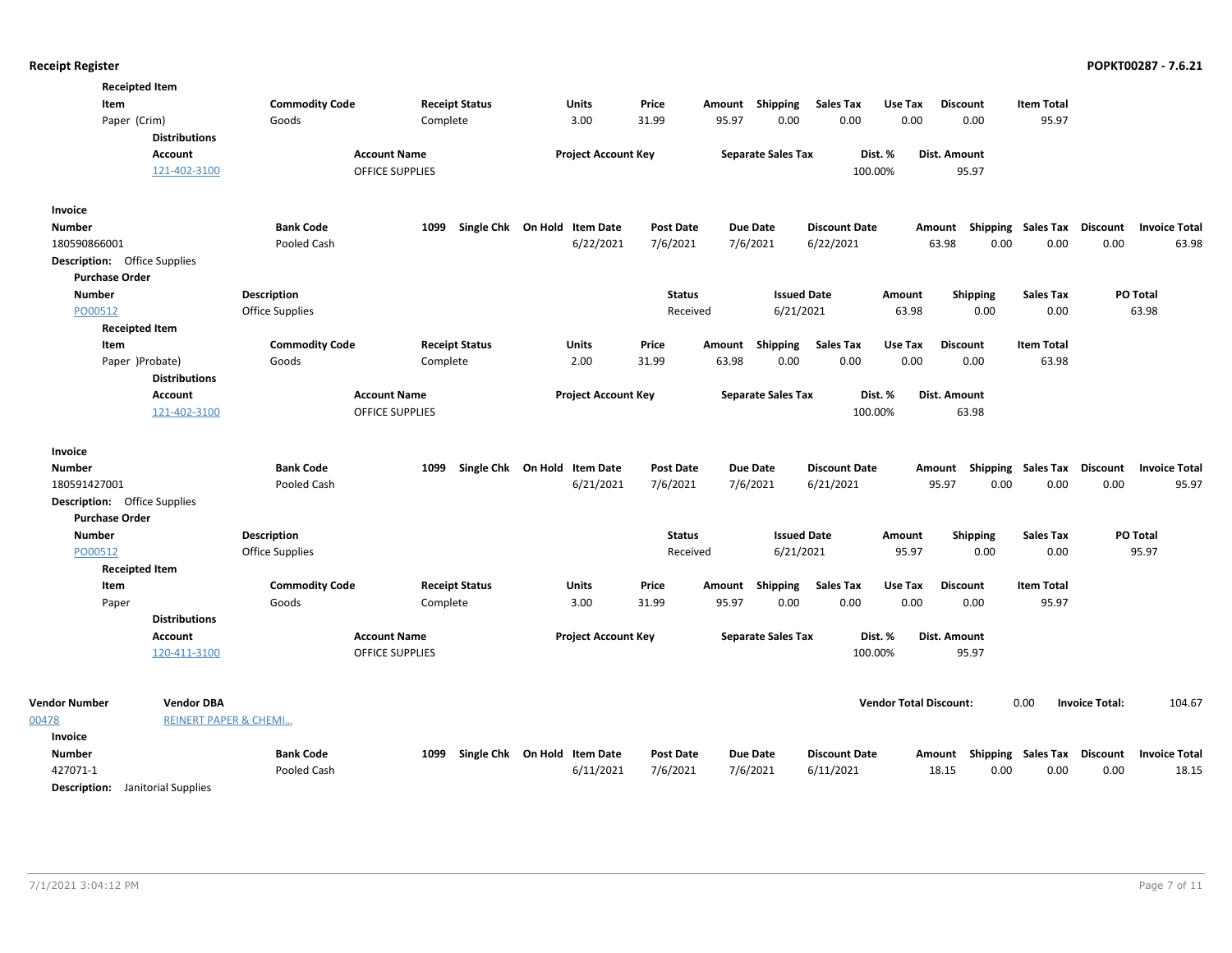| <b>Purchase Order</b>                         |                              |                           |                       |                              |                           |                           |                      |                               |                                    |                   |                       |                      |
|-----------------------------------------------|------------------------------|---------------------------|-----------------------|------------------------------|---------------------------|---------------------------|----------------------|-------------------------------|------------------------------------|-------------------|-----------------------|----------------------|
| <b>Number</b>                                 |                              | <b>Description</b>        |                       |                              | <b>Status</b>             | <b>Issued Date</b>        |                      | Amount                        | <b>Shipping</b>                    | <b>Sales Tax</b>  | PO Total              |                      |
| PO00483                                       |                              | Janitorial Supplies       |                       |                              | <b>Partially Received</b> | 6/3/2021                  |                      | 18.15                         | 0.00                               | 0.00              | 18.15                 |                      |
| <b>Receipted Item</b>                         |                              |                           |                       |                              |                           |                           |                      |                               |                                    |                   |                       |                      |
| Item                                          |                              | <b>Commodity Code</b>     | <b>Receipt Status</b> | Units                        | Price                     | Amount Shipping           | <b>Sales Tax</b>     | Use Tax                       | <b>Discount</b>                    | <b>Item Total</b> |                       |                      |
| <b>Trash Bags</b>                             |                              | Goods                     | Complete              | 1.00                         | 18.15                     | 18.15<br>0.00             | 0.00                 | 0.00                          | 0.00                               | 18.15             |                       |                      |
|                                               | <b>Distributions</b>         |                           |                       |                              |                           |                           |                      |                               |                                    |                   |                       |                      |
|                                               | Account                      |                           | <b>Account Name</b>   | <b>Project Account Key</b>   |                           | <b>Separate Sales Tax</b> |                      | Dist. %                       | Dist. Amount                       |                   |                       |                      |
|                                               | 240-624-3400                 |                           | <b>SHOP SUPPLIES</b>  |                              |                           |                           | 100.00%              |                               | 18.15                              |                   |                       |                      |
| Invoice                                       |                              |                           |                       |                              |                           |                           |                      |                               |                                    |                   |                       |                      |
| <b>Number</b>                                 |                              | <b>Bank Code</b>          | 1099                  | Single Chk On Hold Item Date | <b>Post Date</b>          | <b>Due Date</b>           | <b>Discount Date</b> |                               | Shipping<br>Amount                 | Sales Tax         | <b>Discount</b>       | <b>Invoice Total</b> |
| 427643                                        |                              | Pooled Cash               |                       | 6/25/2021                    | 7/6/2021                  | 7/6/2021                  | 6/25/2021            |                               | 86.52<br>0.00                      | 0.00              | 0.00                  | 86.52                |
| <b>Description:</b> PCT 4 Janitorial Supplies |                              |                           |                       |                              |                           |                           |                      |                               |                                    |                   |                       |                      |
| <b>Purchase Order</b>                         |                              |                           |                       |                              |                           |                           |                      |                               |                                    |                   |                       |                      |
| <b>Number</b>                                 |                              | <b>Description</b>        |                       |                              | <b>Status</b>             | <b>Issued Date</b>        |                      | Amount                        | <b>Shipping</b>                    | <b>Sales Tax</b>  | PO Total              |                      |
| PO00516                                       |                              | PCT 4 Janitorial Supplies |                       |                              | Received                  | 6/25/2021                 |                      | 86.52                         | 0.00                               | 0.00              | 86.52                 |                      |
| <b>Receipted Item</b>                         |                              |                           |                       |                              |                           |                           |                      |                               |                                    |                   |                       |                      |
| Item                                          |                              | <b>Commodity Code</b>     | <b>Receipt Status</b> | Units                        | Price<br>Amount           | <b>Shipping</b>           | <b>Sales Tax</b>     | Use Tax                       | <b>Discount</b>                    | <b>Item Total</b> |                       |                      |
| Soap                                          |                              | Goods                     | Complete              | 1.00                         | 44.81                     | 44.81<br>0.00             | 0.00                 | 0.00                          | 0.00                               | 44.81             |                       |                      |
|                                               | <b>Distributions</b>         |                           |                       |                              |                           |                           |                      |                               |                                    |                   |                       |                      |
|                                               | <b>Account</b>               |                           | <b>Account Name</b>   | <b>Project Account Key</b>   |                           | <b>Separate Sales Tax</b> |                      | Dist. %                       | <b>Dist. Amount</b>                |                   |                       |                      |
|                                               | 240-624-3400                 |                           | <b>SHOP SUPPLIES</b>  |                              |                           |                           | 100.00%              |                               | 44.81                              |                   |                       |                      |
| <b>Receipted Item</b>                         |                              |                           |                       |                              |                           |                           |                      |                               |                                    |                   |                       |                      |
| Item                                          |                              | <b>Commodity Code</b>     | <b>Receipt Status</b> | Units                        | Price                     | Amount Shipping           | <b>Sales Tax</b>     | Use Tax                       | <b>Discount</b>                    | <b>Item Total</b> |                       |                      |
| <b>Toilet Paper</b>                           |                              | Goods                     | Complete              | 1.00                         | 41.71                     | 41.71<br>0.00             | 0.00                 | 0.00                          | 0.00                               | 41.71             |                       |                      |
|                                               | <b>Distributions</b>         |                           |                       |                              |                           |                           |                      |                               |                                    |                   |                       |                      |
|                                               | Account                      |                           | <b>Account Name</b>   | <b>Project Account Key</b>   |                           | <b>Separate Sales Tax</b> |                      | Dist. %                       | Dist. Amount                       |                   |                       |                      |
|                                               | 240-624-3400                 |                           | <b>SHOP SUPPLIES</b>  |                              |                           |                           | 100.00%              |                               | 41.71                              |                   |                       |                      |
|                                               |                              |                           |                       |                              |                           |                           |                      |                               |                                    |                   |                       |                      |
| <b>Vendor Number</b>                          | <b>Vendor DBA</b>            |                           |                       |                              |                           |                           |                      | <b>Vendor Total Discount:</b> |                                    | 0.00              | <b>Invoice Total:</b> | 274.85               |
| 00161                                         | <b>SMITH MUNICIPAL SUPPL</b> |                           |                       |                              |                           |                           |                      |                               |                                    |                   |                       |                      |
| Invoice                                       |                              |                           |                       |                              |                           |                           |                      |                               |                                    |                   |                       |                      |
| <b>Number</b>                                 |                              | <b>Bank Code</b>          | 1099                  | Single Chk On Hold Item Date | <b>Post Date</b>          | <b>Due Date</b>           | <b>Discount Date</b> |                               | Amount Shipping Sales Tax Discount |                   |                       | <b>Invoice Total</b> |
| 00-19414                                      |                              | Pooled Cash               |                       | 6/9/2021                     | 7/6/2021                  | 7/6/2021                  | 6/9/2021             |                               | 112.88<br>161.97                   | 0.00              | 0.00                  | 274.85               |
| <b>Description:</b> Pct 1 Signs and Posts     |                              |                           |                       |                              |                           |                           |                      |                               |                                    |                   |                       |                      |
| <b>Purchase Order</b>                         |                              |                           |                       |                              |                           |                           |                      |                               |                                    |                   |                       |                      |
| <b>Number</b>                                 |                              | <b>Description</b>        |                       |                              | <b>Status</b>             | <b>Issued Date</b>        |                      | Amount                        | <b>Shipping</b>                    | <b>Sales Tax</b>  | PO Total              |                      |
| PO00490                                       |                              | Signs and Posts           |                       |                              | Received                  | 6/8/2021                  |                      | 112.88                        | 161.97                             | 0.00              | 274.85                |                      |
| <b>Receipted Item</b>                         |                              |                           |                       |                              |                           |                           |                      |                               |                                    |                   |                       |                      |
| Item                                          |                              | <b>Commodity Code</b>     | <b>Receipt Status</b> | <b>Units</b>                 | Price<br>Amount           | Shipping                  | <b>Sales Tax</b>     | Use Tax                       | <b>Discount</b>                    | <b>Item Total</b> |                       |                      |
| Posts                                         |                              | Goods                     | Complete              | 2.00                         | 28.22                     | 56.44<br>0.00             | 0.00                 | 0.00                          | 0.00                               | 56.44             |                       |                      |
|                                               | <b>Distributions</b>         |                           |                       |                              |                           |                           |                      |                               |                                    |                   |                       |                      |
|                                               | <b>Account</b>               |                           | <b>Account Name</b>   | <b>Project Account Key</b>   |                           | <b>Separate Sales Tax</b> |                      | Dist. %                       | Dist. Amount                       |                   |                       |                      |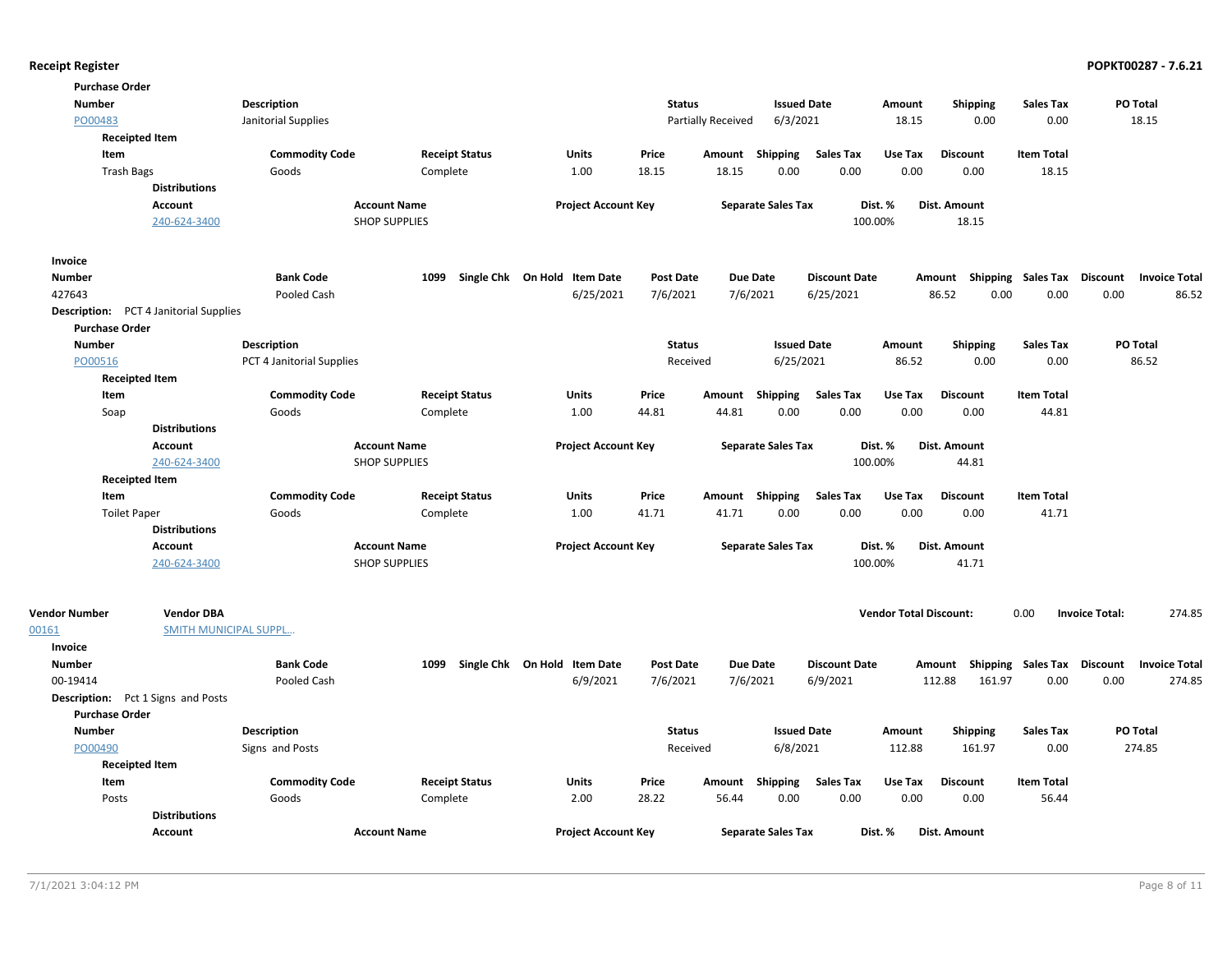| <b>Receipt Register</b>                   |                                |                                        |                              |                  |                           |                      |                               |                           |                   | POPKT00287 - 7.6.21                     |
|-------------------------------------------|--------------------------------|----------------------------------------|------------------------------|------------------|---------------------------|----------------------|-------------------------------|---------------------------|-------------------|-----------------------------------------|
| 210-621-3430                              |                                | R&B MAT. HARDWARE & LUMBER             |                              |                  |                           | 100.00%              |                               | 56.44                     |                   |                                         |
| <b>Receipted Item</b>                     |                                |                                        |                              |                  |                           |                      |                               |                           |                   |                                         |
| Item                                      | <b>Commodity Code</b>          | <b>Receipt Status</b>                  | Units                        | Price            | Amount Shipping           | Sales Tax            | Use Tax                       | <b>Discount</b>           | <b>Item Total</b> |                                         |
| Speed Limit SIgns                         | Goods                          | Complete                               | 2.00                         | 28.22            | 161.97<br>56.44           | 0.00                 | 0.00                          | 0.00                      | 218.41            |                                         |
| <b>Distributions</b>                      |                                |                                        |                              |                  |                           |                      |                               |                           |                   |                                         |
| Account                                   |                                | <b>Account Name</b>                    | <b>Project Account Key</b>   |                  | <b>Separate Sales Tax</b> | Dist. %              |                               | <b>Dist. Amount</b>       |                   |                                         |
| 210-621-3430                              |                                | R&B MAT. HARDWARE & LUMBER             |                              |                  |                           | 100.00%              |                               | 218.41                    |                   |                                         |
|                                           |                                |                                        |                              |                  |                           |                      |                               |                           |                   |                                         |
| <b>Vendor Number</b><br><b>Vendor DBA</b> |                                |                                        |                              |                  |                           |                      | <b>Vendor Total Discount:</b> |                           | 0.00              | <b>Invoice Total:</b><br>5,154.46       |
| 00596                                     | <b>SOUTHERN TIRE MART, LLC</b> |                                        |                              |                  |                           |                      |                               |                           |                   |                                         |
| Invoice                                   |                                |                                        |                              |                  |                           |                      |                               |                           |                   |                                         |
| <b>Number</b>                             | <b>Bank Code</b>               | 1099                                   | Single Chk On Hold Item Date | <b>Post Date</b> | <b>Due Date</b>           | <b>Discount Date</b> |                               | Amount Shipping Sales Tax |                   | <b>Discount</b><br><b>Invoice Total</b> |
| 4170036306                                | Pooled Cash                    |                                        | 6/25/2021                    | 7/6/2021         | 7/6/2021                  | 6/25/2021            | 1,184.76                      | 0.00                      | 0.00              | 0.00<br>1,184.76                        |
| <b>Description:</b> PCT 3 Tires           |                                |                                        |                              |                  |                           |                      |                               |                           |                   |                                         |
| <b>Purchase Order</b>                     |                                |                                        |                              |                  |                           |                      |                               |                           |                   |                                         |
| <b>Number</b>                             | <b>Description</b>             |                                        |                              | <b>Status</b>    | <b>Issued Date</b>        |                      | Amount                        | Shipping                  | <b>Sales Tax</b>  | PO Total                                |
| PO00518                                   | PCT 3 Tires                    |                                        |                              | Received         | 6/28/2021                 |                      | 1,184.76                      | 0.00                      | 0.00              | 1,184.76                                |
| <b>Receipted Item</b>                     |                                |                                        |                              |                  |                           |                      |                               |                           |                   |                                         |
| Item                                      | <b>Commodity Code</b>          | <b>Receipt Status</b>                  | Units                        | Price            | Amount Shipping           | Sales Tax            | Use Tax                       | <b>Discount</b>           | <b>Item Total</b> |                                         |
| LT265/60R20/E TRANSFORCE                  | Goods                          | Complete                               | 4.00                         | 148.31           | 0.00<br>593.24            | 0.00                 | 0.00                          | 0.00                      | 593.24            |                                         |
| <b>Distributions</b>                      |                                |                                        |                              |                  |                           |                      |                               |                           |                   |                                         |
| Account                                   |                                | <b>Account Name</b>                    | <b>Project Account Key</b>   |                  | <b>Separate Sales Tax</b> | Dist. %              |                               | <b>Dist. Amount</b>       |                   |                                         |
| 230-623-4590                              |                                | R&M MACH. TIRES & TUBES                |                              |                  |                           | 100.00%              |                               | 593.24                    |                   |                                         |
| <b>Receipted Item</b>                     |                                |                                        |                              |                  |                           |                      |                               |                           |                   |                                         |
| Item                                      | <b>Commodity Code</b>          | <b>Receipt Status</b>                  | Units                        | Price            | Amount Shipping           | <b>Sales Tax</b>     | Use Tax                       | <b>Discount</b>           | <b>Item Total</b> |                                         |
| LT265/70R17/E TRANSFORCE                  | Goods                          | Complete                               | 4.00                         | 147.88           | 0.00<br>591.52            | 0.00                 | 0.00                          | 0.00                      | 591.52            |                                         |
| <b>Distributions</b>                      |                                |                                        |                              |                  |                           |                      |                               |                           |                   |                                         |
| Account                                   |                                | <b>Account Name</b>                    | <b>Project Account Key</b>   |                  | <b>Separate Sales Tax</b> | Dist. %              |                               | <b>Dist. Amount</b>       |                   |                                         |
| 230-623-4590                              |                                | <b>R&amp;M MACH. TIRES &amp; TUBES</b> |                              |                  |                           | 100.00%              |                               | 591.52                    |                   |                                         |
|                                           |                                |                                        |                              |                  |                           |                      |                               |                           |                   |                                         |
| Invoice                                   |                                |                                        |                              |                  |                           |                      |                               |                           |                   |                                         |
| <b>Number</b>                             | <b>Bank Code</b>               | 1099                                   | Single Chk On Hold Item Date | Post Date        | <b>Due Date</b>           | <b>Discount Date</b> | Amount                        | Shipping                  | Sales Tax         | <b>Discount</b><br><b>Invoice Total</b> |
| 4170036382                                | Pooled Cash                    |                                        | 6/25/2021                    | 7/6/2021         | 7/6/2021                  | 6/25/2021            | 3,969.70                      | 0.00                      | 0.00              | 0.00<br>3,969.70                        |
| Description: PCT 1 TIRES                  |                                |                                        |                              |                  |                           |                      |                               |                           |                   |                                         |
| <b>Purchase Order</b>                     |                                |                                        |                              |                  |                           |                      |                               |                           |                   |                                         |
| <b>Number</b>                             | <b>Description</b>             |                                        |                              | <b>Status</b>    | <b>Issued Date</b>        |                      | Amount                        | <b>Shipping</b>           | <b>Sales Tax</b>  | PO Total                                |
| PO00519                                   | PCT 1 TIRES                    |                                        |                              | Received         | 6/28/2021                 |                      | 3,969.70                      | 0.00                      | 0.00              | 3,969.70                                |
| <b>Receipted Item</b>                     |                                |                                        |                              |                  |                           |                      |                               |                           |                   |                                         |
| Item                                      | <b>Commodity Code</b>          | <b>Receipt Status</b>                  | Units                        | Price            | Amount Shipping           | <b>Sales Tax</b>     | Use Tax                       | <b>Discount</b>           | <b>Item Total</b> |                                         |
| 1400R24 GAL MSGR 200                      | Goods                          | Complete                               | 4.00                         | 650.00           | 0.00<br>2,600.00          | 0.00                 | 0.00                          | 0.00                      | 2,600.00          |                                         |
| <b>Distributions</b>                      |                                |                                        |                              |                  |                           |                      |                               |                           |                   |                                         |
| <b>Account</b>                            |                                | <b>Account Name</b>                    | <b>Project Account Key</b>   |                  | <b>Separate Sales Tax</b> | Dist. %              |                               | Dist. Amount              |                   |                                         |
| 210-621-4590                              |                                | R&M MACH. TIRES & TUBES                |                              |                  |                           | 100.00%              |                               | 2,600.00                  |                   |                                         |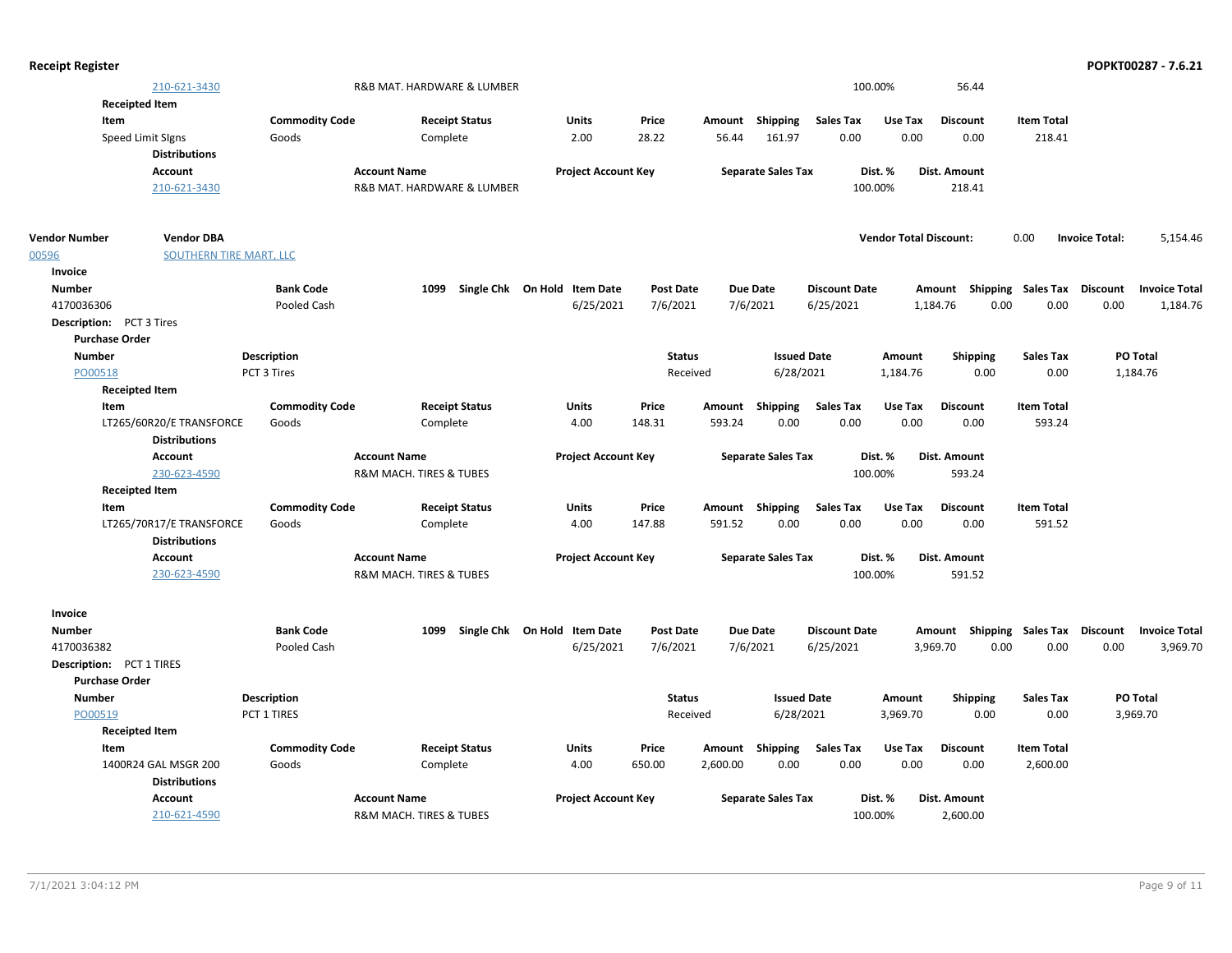|                      | <b>Receipted Item</b>                                 |                            |                         |                            |        |                         |                           |           |         |                 |                               |
|----------------------|-------------------------------------------------------|----------------------------|-------------------------|----------------------------|--------|-------------------------|---------------------------|-----------|---------|-----------------|-------------------------------|
|                      | Item                                                  | <b>Commodity Code</b>      | <b>Receipt Status</b>   | Units                      | Price  | Amount                  | <b>Shipping</b>           | Sales Tax | Use Tax | <b>Discount</b> | <b>Item Total</b>             |
|                      | 19.5I-24 ALL TRAC UTIL 12 PLY<br><b>Distributions</b> | Goods                      | Complete                | 2.00                       | 684.85 | 1,369.70                | 0.00                      | 0.00      | 0.00    | 0.00            | 1,369.70                      |
|                      | Account                                               |                            | <b>Account Name</b>     | <b>Project Account Key</b> |        |                         | <b>Separate Sales Tax</b> |           | Dist. % | Dist. Amount    |                               |
|                      | 210-621-4590                                          |                            | R&M MACH. TIRES & TUBES |                            |        |                         |                           |           | 100.00% | 1,369.70        |                               |
| <b>Packet Totals</b> |                                                       |                            |                         |                            |        |                         |                           |           |         |                 |                               |
| <b>Vendors:</b>      | 18<br>Invoices:                                       | <b>Purchase Orders: 18</b> |                         | <b>Amount: 9,122.49</b>    |        | <b>Shipping: 161.97</b> |                           | Tax: 0.00 |         | Discount: 0.00  | <b>Total Amount: 9,284.46</b> |